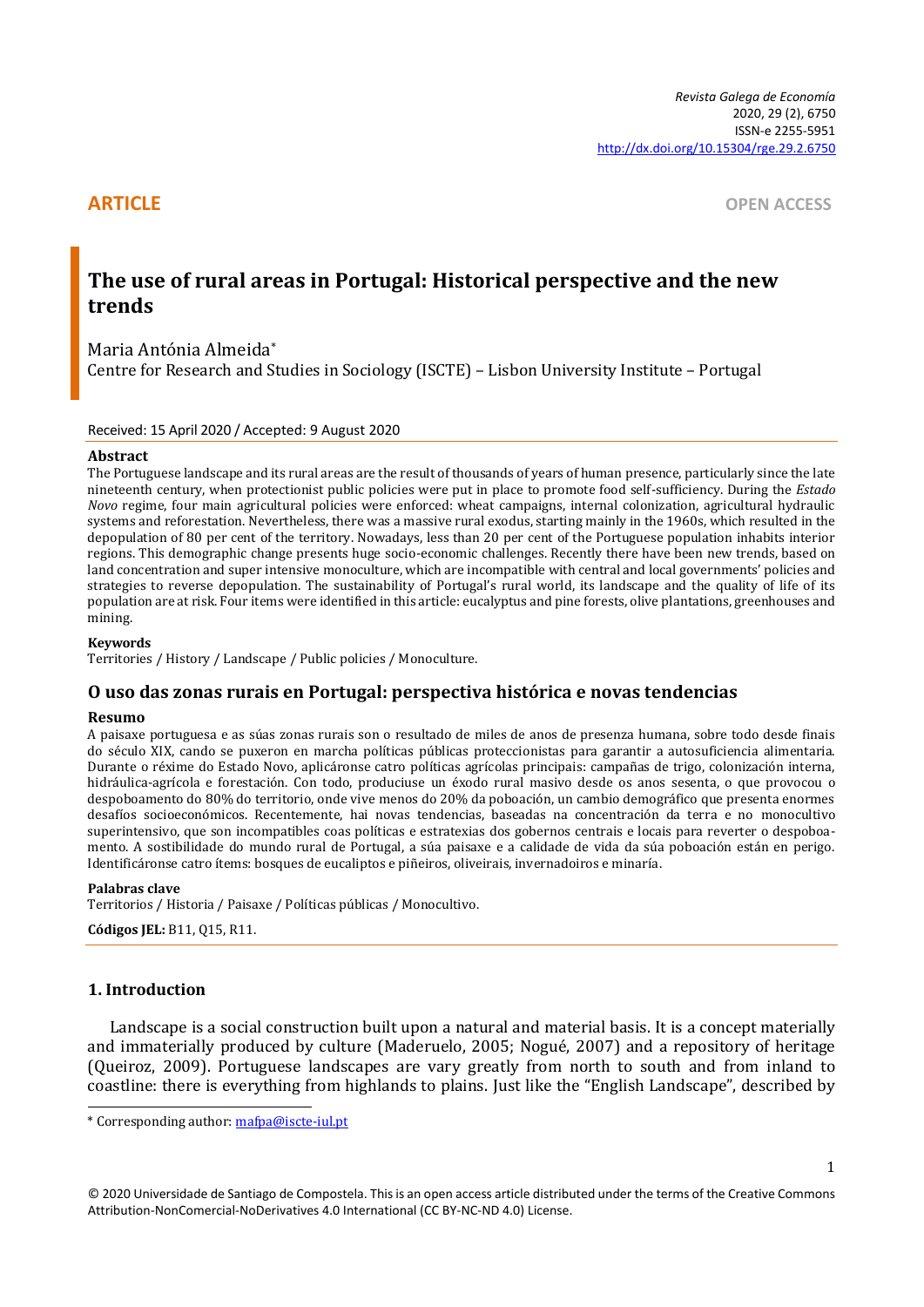Hoskins (1985), they have resulted from thousands of years of human presence, where several layers of interventions may be observed. There are dolmens and cromlechs all over the countryside, as well as Roman roads and bridges. There are mountain terraces, which are cuts in the terrain to sustain land for agriculture that create flat surfaces in otherwise steep hills (Lourenço, 2006). Particularly, since the late nineteenth century, when protectionist public policies were put in place to promote food selfsufficiency, rural areas have changed for good (Santos, 2017). The term *rural* is used for territories where people live in villages of small dimensions, with less than two thousand inhabitants, and the agricultural and forestry territories nearby (Baptista, 2018). During the *Estado Novo* regime in Portugal, four main agricultural policies were enforced in order to stimulate industrialization, while maintaining people in rural areas: wheat campaigns, internal colonization, implementation of agricultural hydraulic systems and reforestation. The Revolution of April  $25<sup>th</sup>$ , 1974 was followed by a transitional period which included an agrarian reform which, again, tried to increase jobs in agriculture and enforced a collective land process (Almeida, 2007).

Nevertheless, there was a massive rural exodus starting in the 1960s, which resulted in a depopulation of 80 per cent of the territory. Nowadays, less than 20 per cent of the Portuguese population inhabits interior regions. This demographic change presents huge socio-economic challenges.

Since this exodus, agriculture has no longer been the main activity, and new forms of occupation in rural areas have arisen. From rural tourism to promotion of heritage, both material and natural, many public policies have been put in place in order to attract people, families and private companies to rural territories (Almeida, 2018), where demographics will certainly not recover to the levels of mid-twentieth century. Local government is a key player in providing services and possibilities for a better quality of life for the remaining few who still resist the attraction of urban life.

Recently, there has been a

New wave of agricultural intensification in response to food security concerns associated with a fast-expanding global population as well as social inequality (…) promoted by a set of actors (e.g. food traders and retailers, producers of seeds, fertilizers, pesticides and herbicides, insurance companies, investment funds) with mutually reinforcing interests on global free trade of agricultural goods and related products, visible, for example, in the production of soybeans, corn and, more importantly for the Portuguese context, olive oil (Silveira, 2019, pp. 190 and 192).

In this context of globalization, there are new trends in Portuguese rural territories, particularly in the southern region of Alentejo, based on land concentration on a much larger scale than traditional latifundia and even collective land units of the agrarian reform, which are incompatible with strategies to reverse depopulation. There has also been an expansion of super intensive monoculture, with excessive use of water, synthetic chemicals and technology. Four items were identified, which may lead to the desertification of the land and have placed human lives at risk: in central and northern regions of Portugal there are eucalyptus and pine forests, which result in extensive fires, and mining; in the south there are super intensive olive tree plantations and greenhouses of different berries, which have transformed rural and human landscape, partially destroying the *Montado*.

This research was based on direct observation, specialised bibliography, political manifestos both from central and local government, and present discussions in the media and in parliament. The aim is to assign responsibilities for the quality of life of the rural population, particularly regarding sustainability of the Portuguese rural world and its landscape.

The conclusion is that rural residents are being ignored by the government. Urban concentration denies citizenship to people who live elsewhere, as well as most of their basic rights. Politicians have imposed the use of the word "citizens" to identify people of a country, thereby forgetting the rest of the population that lives in rural areas (Llamazares, 2017). Consequently, people who inhabit the rural world are unimportant, they do not count for votes, neither for protection nor services. Public policies for the rural world are insufficient and hard to enforce. They are contradicted by the deregulation of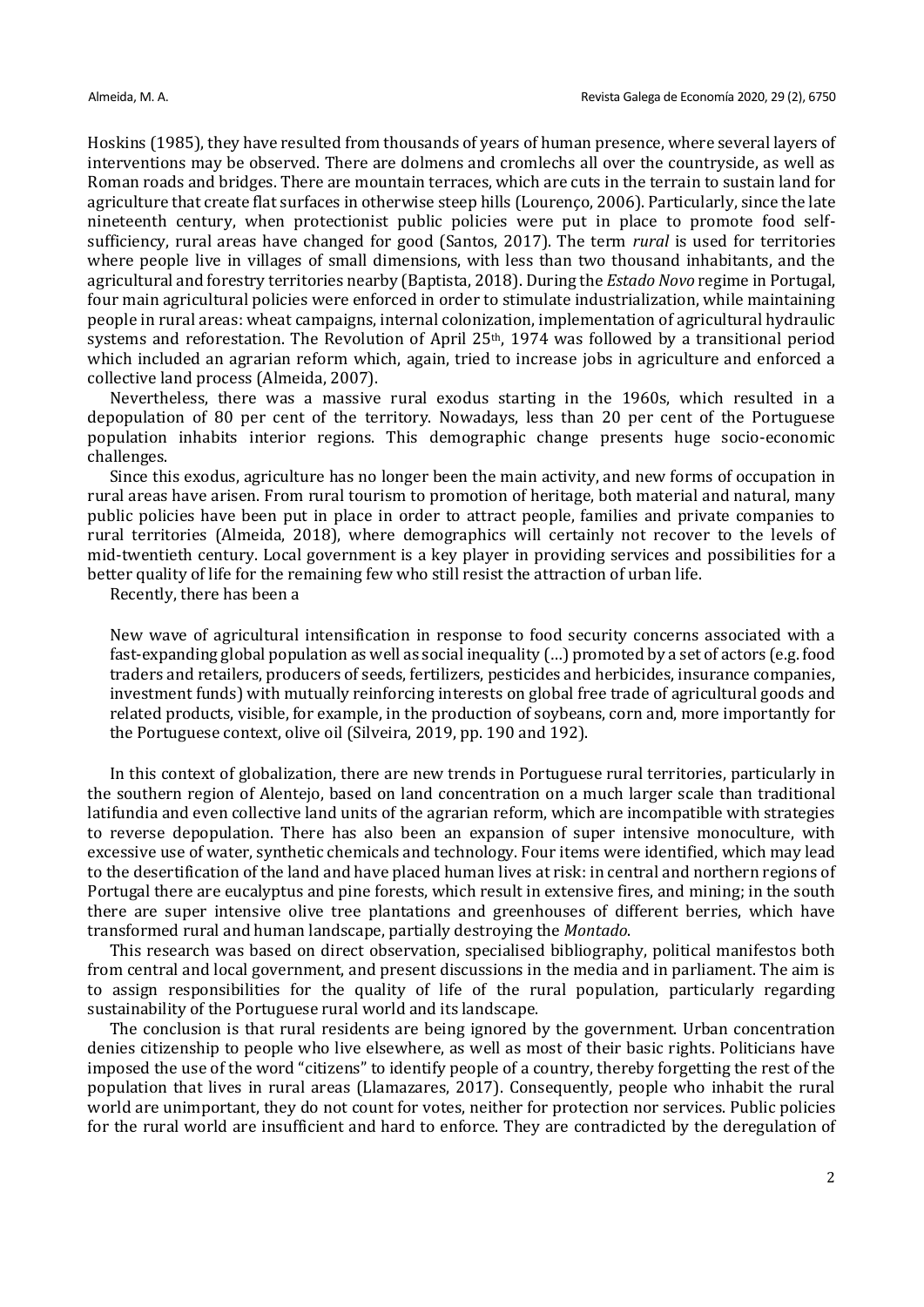economic practices enforced by large companies. Solutions must be revised in order to increase the efficiency of the public policies and to promote the well-being of rural territories and their inhabitants, particularly regarding agricultural diversification and inspection resource use.

# **2. Historical framework of Portugal's rural world**

The Portuguese rural world has a long history of being required to supply food to urban centres, without ever complying. This is because, among other factors, there were never enough people for agricultural labour. As a result of the fourteenth century crisis, with famine, plague and war, military defence and food self-sufficiency were the reasoning for state policies and laws to keep farmers on their lands in a country that was fighting for autonomy and independence (Almeida, 2016). As early as 1375, King Fernando issued a law to coerce people to stay on their lands and grow crops because of the lack of wheat and barley. It introduced the principle of land expropriation in case it was misused. Consequently, there was a growth in cultivated lands, but people kept abandoning the rural areas and Portugal was never self-sufficient in food supplies. This has been one of the main reasons for expanding Portuguese territory and conquering and discovering new lands since the fifteenth century. From the conquest of Ceuta in 1415 to finding the maritime route to India in 1498, wheat was a main concern, and trading spices for cereals from the north of Europe was an important feature of the international trade from the sixteenth century onwards.

The "Agrarian Question" was first put in writing by Father Manuel Severim de Faria in 1655: he described the lack of people in Alentejo as a problem which could be solved with the importation of African slaves, as well as dividing land and distributing it to people from the north, in order to supply cereals to the kingdom (Faria, 1740). In fact, throughout the sixteenth and seventeenth century, African slaves were brought to Portugal to work in agriculture, particularly in rice fields, because of their resistance to malaria. They also accounted for an important part of household servants and craftsmen and, in cities like Lisbon and Évora, 10 per cent of the population was African or of African descent (Fonseca, 2002, 2010).

Several eighteenth century physiocrat and mercantilist authors who were published in *Memories of the Academy of Sciencies of Lisbon* were Faria's followers. They presented solutions for increasing wheat production (Santos, 1993). Soares de Barros, the author who introduced demography in Portugal, wrote in 1789 that someday Alentejo should become Portugal's barn (Barros, 1990).

However, other than cereal production, traditional activities in rural Portugal were based on the *Montado*: a system which combines forest and pasture, with cork tree and holm oak woodlands, typical of the south-west Iberian Peninsula. Holm oaks provide firewood, coal, and acorn to feed the swine. Most importantly, cork trees supply cork for an industry which has been growing since the second half of the nineteenth century and has placed Portugal as a worldwide leader in the cork business (Faísca, 2019). Hunting was also an important activity in the *Montado*, both for the élite as a sport and for lower classes as a source of protein. Fire prevention is another example of an important regulating service provided by well-managed *Montados*, because cork trees don't perish by fire (the external layer of cork protects the tree).

As a complement to *Montado*, there have always been cereal crops, both for human and animal consumption, vegetable and fruit gardens in towns and farm headquarters, olive trees for olive oil, vines for wine production, cattle herds of swine, sheep, goats and some cows for meat, milk and cheese, as well as small farm animals: chickens, rabbits, even bees for honey, all described as assets in farmers' wills and estate inventories (Almeida, 2013). Important agriculturally-based industries have developed in rural areas since the eighteenth century, mainly wool and linen textiles, tanneries, crockeries, mills and soap factories (Matos, 1991); and, in the second half of the twentieth century, tomato and milk transformation plants, following a huge public investment in hydroelectric dams for electricity production and agricultural irrigation.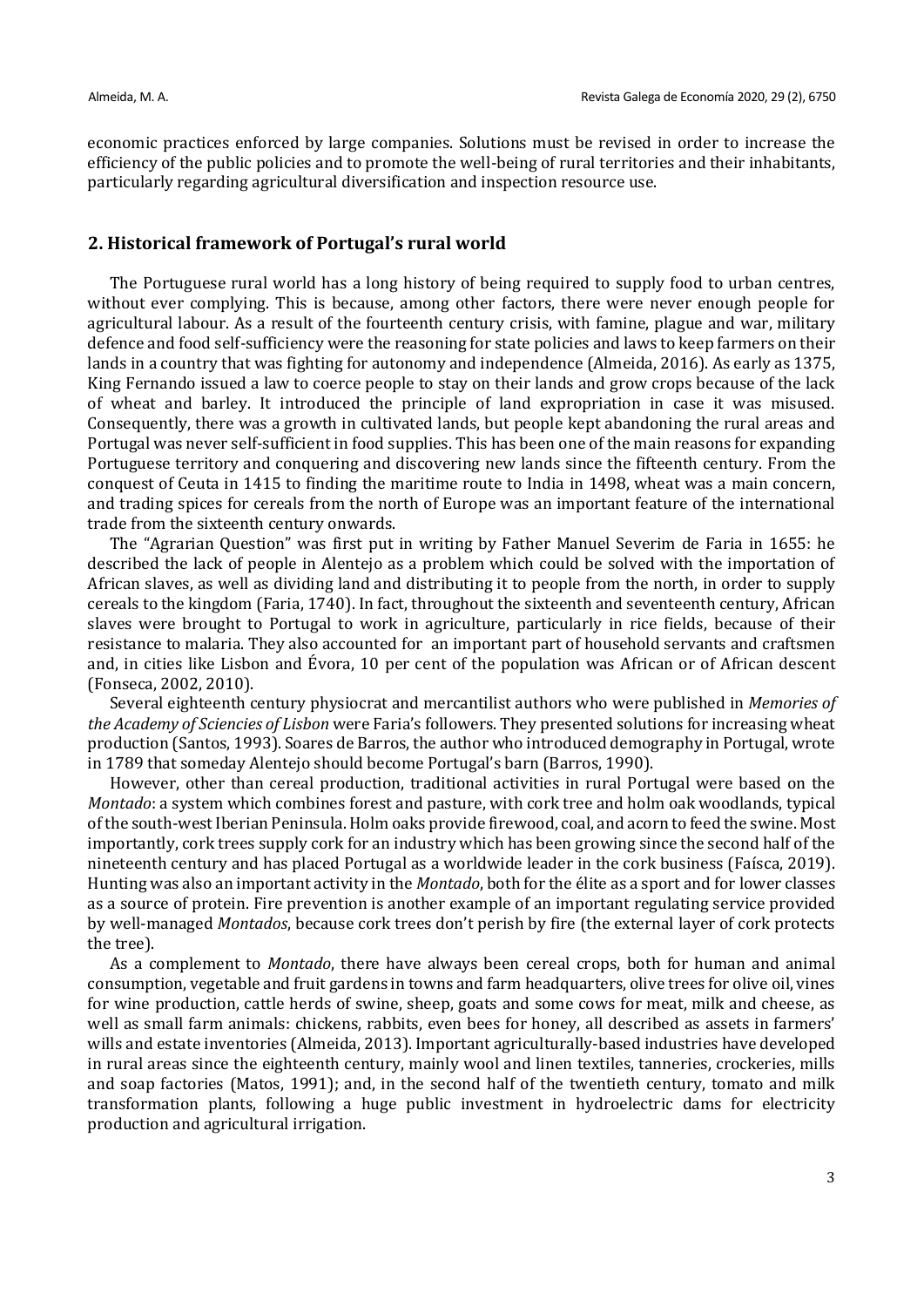The Alentejo region had been described in the sixteenth century as a huge brushwood interspersed with a few towns and villages surrounded by small portions of farmland (Lobo, 1984). It was a hunting ground for hogs and wild boar (Marques, 1968), or a kingdom of shepherds and swineherds surviving on acorns and firewood, who, together with some coalmen, lived in a state of true barbarism (Poinsard, 1910).

Salazar returned to the theme of Alentejo as Portugal's barn when he wrote about the "cereal question" in 1916 (Salazar, 1997). In the same line as USA's President Franklin D. Roosevelt's *New Deal* and fascist regimes in Europe, it launched the motto for the *Estado Novo*'s wheat campaigns. As food independence was an early goal of fascism,

The first mass mobilizations involved wheat engineered to take advantage of chemical fertilizers, potatoes resistant to late blight, and pigs that thrived on national produce (…) the 'back to the land' aspect of fascism should be understood as a modernist experiment involving geneticists and their organisms, mass propaganda and overgrown bureaucracy (Saraiva, 2016, p. 9).

Since the first wheat campaign in 1929, all sectors of the nation's economic life have been involved in what was supposed to be a national mission to produce wheat, accompanied by elaborate propaganda to promote agriculture and to encourage people to work the fields. Its main features were credit for farmers and fixed price for selling the cereal (Baptista, 1996). The need for technology (farm machines and synthetic chemical fertilizers) resulted in industrial development: its greatest beneficiaries were metalworking and chemical industries (Cabral, 1974; Pais, 1999). It also contributed to the increase of the economic and social strength of landowners. Regarding labour, there were not enough local workers. Therefore, migrants were brought from northern regions and salaries were reduced to half (Pais, Lima, Baptista, Jesus & Gameiro, 1976, 1978). Seasonal workers lived in the worst possible conditions, they were despised by locals and were called *little mice* (Almeida, 2002).

Wheat production increased, with the use of the best and most productive varieties. This caused genetic erosion: in 1920 there were thirty wheat varieties in Portugal; by 1970 only three survived. However, even with all the technology, soil conditions were not appropriate for wheat production and there was rapid soil erosion. The model had failed.

In 1938, a national plan for reforestation, led and financed by the State, was enforced in order to create economic benefits for the industrial sector and to contribute to fixating population in rural territories. It lasted until 1972 and it covered 318 thousand hectares (318,000 ha), with a completion rate of 76 per cent (Branco, 2011). Maritime pine (*Pinus pinaster*) was planted in inland mountains and coastal areas of central and northern Portugal, allowing

The development of a set of associated industries that contributed greatly to the creation of jobs in rural areas, but also to the establishment of a new industrial sector in which Portugal was a world leader for decades, the resin (…). In recent years, maritime pine (*Pinus pinaster*), cork oak (*Quercus suber*), and eucalyptus (*Eucalyptus globulus*) are the most representative species, occupying around 75% of the forest area (Nunes, Meireles, Gomes & Ribeiro, 2019, p. 361).

However, this project has also eliminated pastures in the north of Portugal. As a result, most small farmers, shepherds and an entire population who depended on goats and sheep and all their by-products were pushed away from rural areas towards the cities, where they became wage earners.

Within its plan for industrial promotion, the *Estado Novo* also built dams for agricultural irrigation and to produce electricity. Its goal was to modernise Alentejo's agriculture and to industrialise the south of Portugal (Portas, 1967). The three major dams existing at that time were Maranhão, Montargil (1958) and Santa Clara (1973). Maranhão's dam was inaugurated in 1958, it occupies about 2,000 ha and for the last six decades has been irrigating olive groves, tomato plantations, corn and rice over 124 km, as well as producing electricity for rural industries and villages.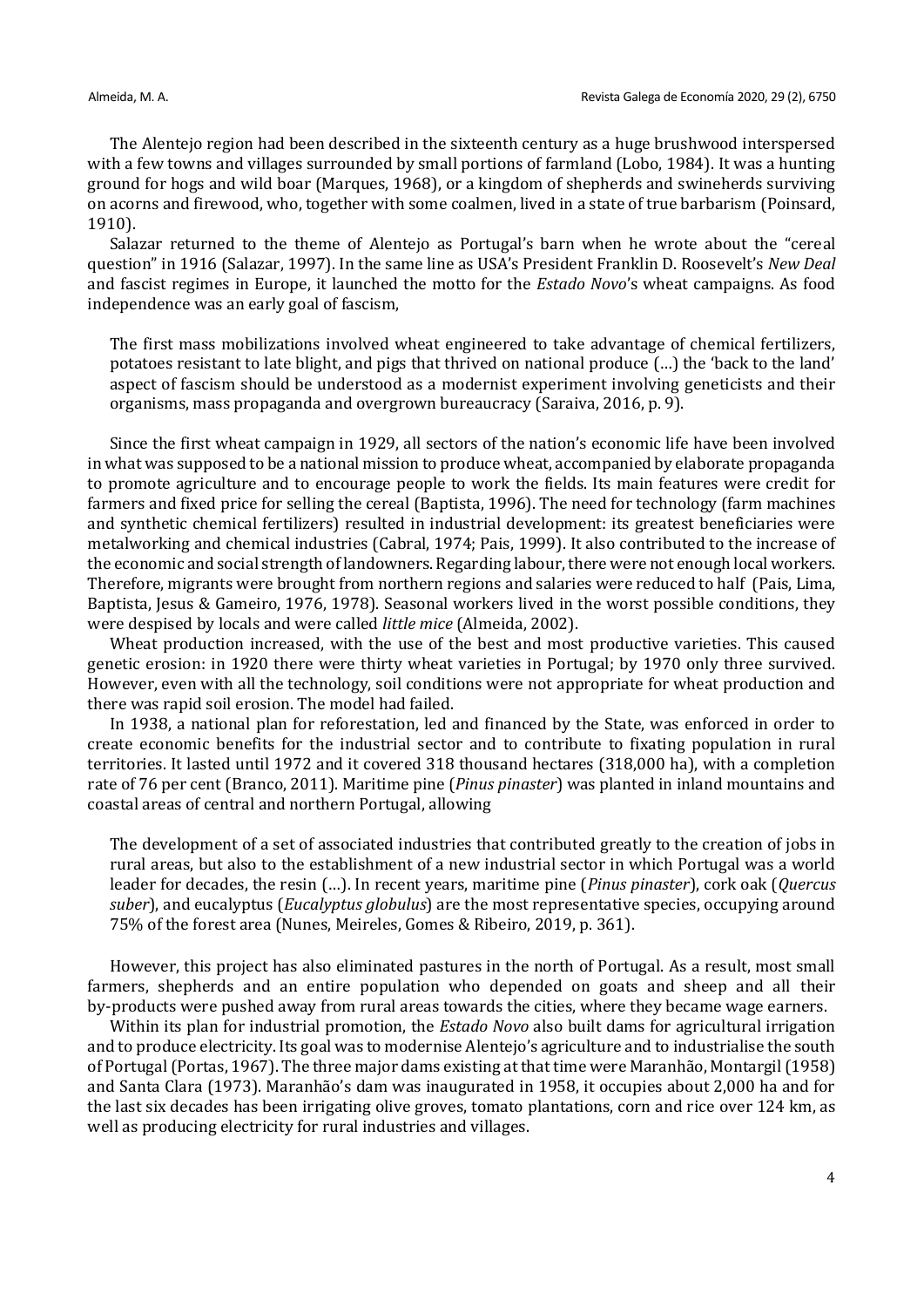These projects in rural areas, together with new factories and a construction boom in the outskirts of Lisbon and Oporto attracted, and still do, most agricultural labour workers to new jobs in urban areas, with better wages and access to more satisfying living conditions, including education, health and job stability. Rural exodus was accompanied by emigration to other European countries, particularly France, Luxemburg, Switzerland and Germany, where over a million Portuguese people helped rebuild these countries after World War II, staying there afterwards. The Colonial War was also an important factor for emigration.

By the end of the decade, with a new President of the Council, Marcelo Caetano, who replaced Salazar in 1968, some social benefits and welfare laws were introduced to agricultural labour, as wages also rose. There was an effective mechanization of agriculture and a new class of entrepreneurs thrived: farm machine renters and tomato croppers (Almeida & Martins, 2002). However, Portugal's rural society was still subject to an extreme income gap, as well as social and economic discrimination and inequality.

Immediately after the 1974 Revolution, concepts such as promotion of agriculture and gradual reform of the agrarian structure were introduced by the Movement of the Armed Forces program. It was the beginning of a complex legislative process that produced an agrarian reform in southern Portugal. Several laws were issued by provisory governments which resumed the themes of food self-sufficiency. Local citizen committees affiliated to the communist party led a people's movement, which put these laws into practice and occupied over one million hectares of land. Agrarian reform seized all large estates and created collective production units, in line with the Soviet model, to manage them on an intensive agriculture model based on cereals and cattle (this process was reversed a few years later and lands were returned to previous owners). Production and productivity levels did not go up during those years. Oil and wine production became almost non-existent, and cork, the region's biggest wealth, was stolen by corrupt industrialists. Salaries remained the same as before, even if, temporarily, there was job stabilization and lower unemployment. Just as in the nineteen thirties, wheat was not the best choice for the region and in 1979 there was a reduction on cereal production area.

With Portugal's integration in the European Union in 1986, several changes were inserted in the legislation in order to adapt Portuguese agriculture to European standards. With the Common Agricultural Policy, Portuguese farmers were encouraged to intensify, modernise and diversify their agricultural activities, and to combine the production of raw materials with hunting, fishing and pasture in an integrated economy scheme (Almeida, 2013). However, many were paid to set aside lands and stop production, which, again, drove away people from the countryside and traditional agriculture was mostly abandoned, remaining, at present, as only a complement to situations of leisure or poverty and with no impact on the economy. Moreover, the emergence of new activities, such as a new construction boom in urban areas, increased the rural exodus in the 1980s. The lack of labour for forestry activities led to the abandonment of forest land and to an increase in the seasonal rural fires (Nunes et al., 2019, p. 361). However, it was not until the construction of the Alqueva dam that intensive capitalist agriculture based on exhaustive irrigation changed the face of production in the Alentejo region.

## **3. Rural depopulation and increasing territorial inequalities**

There are extreme contrasts in Portugal's demographic panorama, particularly between urban and rural spaces, and between the coastline and the depopulated interior. From 1960 to 1970 Portugal's rural world lost a third of its population to big cities, where industry was growing. Municipalities ranged from over half a million people in Lisbon in 2011 (in 1960, Portugal's capital had over 800,000 inhabitants) to 430 people in a small village in the Azores Islands. By comparing the last 2011 census to the one from 1960, 53 municipalities, which had a low demographic density to start with, lost over 50 per cent of their population, all of them in inland regions of Portugal.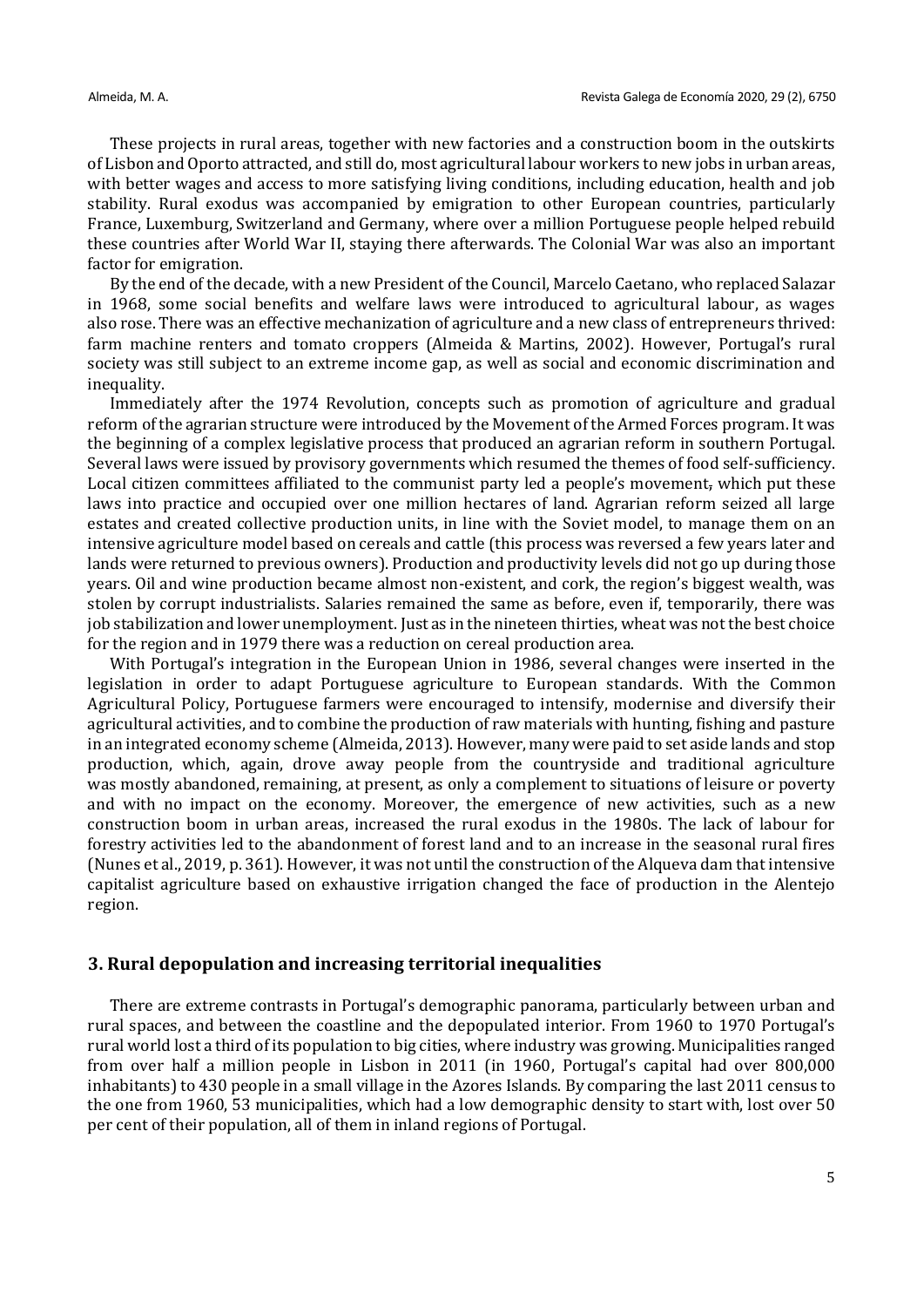By 2015, 164 municipalities were considered in need of special care because of their low population density. In 1960, 35.2 per cent of the population lived in these municipalities; according to the 2011 census, only 19.7 per cent now live in these areas. Due to this dramatic reduction in population, these municipalities have completely lost their demographic and economic vitality (Almeida, 2018). On the other hand, as Lisbon was losing 31.7 per cent of its population and Oporto 21.7, their suburban areas were growing considerably, as well as other industrial towns.

With depopulation comes aging populations. In Alentejo, for every hundred young people there is an average 186.5 elderly. In some municipalities the average reaches 379 elderly. In some rural interior municipalities, for example in Pampilhosa da Serra, there were 4,100 young people in 1960 and in 2011 there were only 321.

Depopulation has been the main concern for local governments, as observed in political manifestos and messages. Municipalities' websites reveal attraction strategies for people and job creation, enhancing territories, heritage, landscape, environment, gastronomy (Almeida, 2017). They sell an image of rural areas as places of heritage conservation and excellent local products, with unique features, inherited from the concept of demarcated areas, created by the Marquis of Pombal in the eighteenth century for the Douro river and the production of Port Wine, and later copied by the Champagne region with the creation of the *appellation d'origine contrôlée* (AOC) in 1935. Their goal is to add value to local products, associating them to *terroir*, defined as "a concept almost untranslatable, combining soil, weather, region and notions of authenticity, of genuineness and particularity –of roots, and home– in contrast to globalized products designed to taste the same everywhere" (Allegra, 2019). Branding and certifications, both local and national, are important parts of that strategy. Some rural areas have benefited from this trend, achieving UNESCO Heritage certifications for their products (Almeida, 2017).

# **4. New uses of rural areas and sustainability**

Rural depopulation has weakened interior territories' social, economic and political significance bowing to the loss of their productive role and active population. People are unprotected, alone, with restricted access to civil services, communications and security, particularly since public policies by the Social Democrat Government between 2011 and 2015, based on austerity policies and economic rationalization imposed upon Portugal by the European Union, have resulted in closing down health facilities, schools, courthouses, civil parishes (from 4,260 to 3,092) and post offices (in 2020 there are still 27 municipalities without them, even with government rules to have at least one in each municipality). Some examples of the poor conditions in the interior areas are as follows: telephone and internet coverage is generally weak, as well as communication between authorities in matters of fire prevention, as observed in the 2017 fires. Portugal is also a very centralized country, one of the most centralized in the OECD, considering it uses only 10 per cent of total public expense for local government. Half of public expense goes to Lisbon's Metropolitan Area, whose residents possess double the purchasing power of the rest of the territory (Azevedo, 2020).

Besides, for some urban groups, descendants of those who escaped misery and hard labour in agriculture, rural regions still present negative images related to sad memories, hunger, disease, a place their grandparents left for a better life (Almeida, 2010). For the "true modern", land is something they have "outgrown" (Leopold, 1949). And "rustic" is a social status from which people struggle to escape (Hespanha, 2018). In contrast to the English gentleman farmer or the proud French paysan, in Portugal. agriculture is not attractive and it is no longer the main activity in rural areas. With an aging population and a shortage of young people, the tertiary sector is now the most important one in interior regions, and, in many cases, municipalities are the largest employer.

Agrarian landscape has mostly been transformed into leisure space or into places of nature conservation, mainly associated with tourism (Eusébio, Carneiro, Kastenholz, Figueiredo & Silva, 2017). People visit these areas to consume the unpolluted air, natural resources, tradition and heritage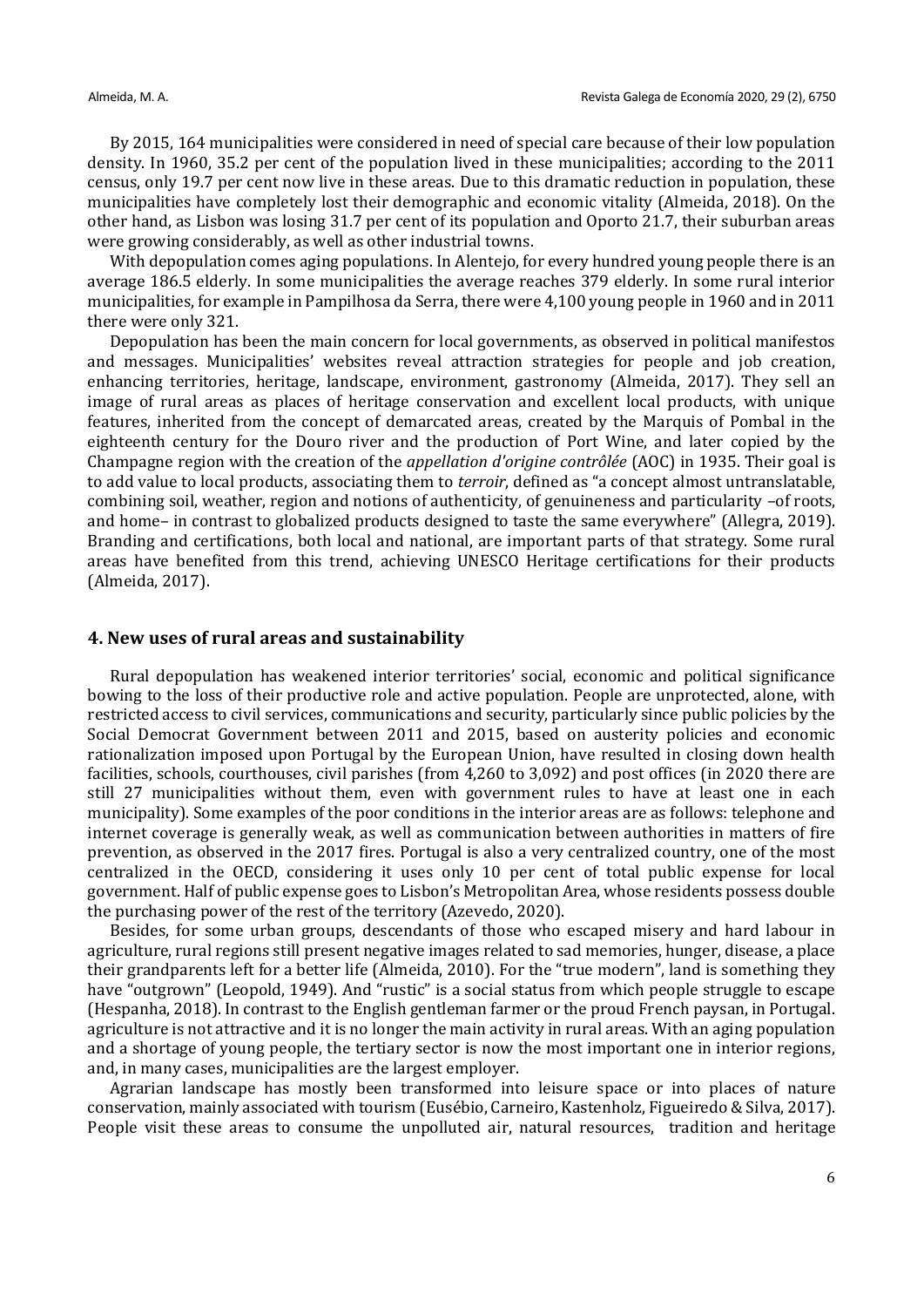(Carneiro, Silva, Brandão & Figueiredo, 2015, Silva, Figueiredo, Eusébio & Carneiro, 2016), however broad its definition may be (Silva, 2008). The utilitarian function of the rural world as a supplier of food and raw material has been replaced by "theme parks" for alternative lifestyles. There has been a reconfiguration process in remote rural territories, which are currently facing new challenges and opportunities. Tourism and heritage have provided new roles and uses to rural areas which depend on urban society (Carvalho & Correia, 2009). These post-agricultural spaces are suffering "McRuralisation" processes of globalization, with uses associated with consumption by new actors (visitors, tourists and environmentalists), sometimes neglecting local inhabitants' needs and desires, making them irrelevant (Figueiredo, 2013).

Even though the Brundtland Report established the concepts of "Sustainable Development" (World Commission on Environment and Development, 1987), capitalist logic has prevailed in rural areas throughout the world. In Portugal's rural world, three types of agriculture prevail: 1) highly competitive, specialized in fruits, wine and olive oil, fundamental for Portuguese exports, with low impact on local communities, low use of permanent labour, high use of seasonal labour; 2) based on cattle, corn and wheat, highly mechanized, with low use of labour, completely dependent on European subsidies; 3) social small size agriculture in urban gardens, a supplement to low pensions and unemployment, with some impact on community life and social relations (Baptista, 2006). The first two are mostly managed (and many owned) at a distance not by farmers but by international companies and investment funds with efficient technical teams of agronomists and economists. Therefore, rural populations are separated from agricultural activities in their territories. This type of agriculture is incompatible with the rural world because it does not use stable employment and does not observe labour laws, since it imports much cheaper illegal migrants.

A model of intensive monoculture, high on technology and synthetic chemicals and low on labour, using seasonal foreign workers, has been the solution for most farm managers in Alentejo, particularly since the construction of the Alqueva Dam. The construction of the Dam wnt through several phases: in 1975, the initial project designed the largest artificial lake in Western Europe for irrigation and to produce electricity, as well as complementary activities, such as tourism; in 1993 a new project emerged with governmental approval to start the construction; in 1996, the Portuguese Government decided to finance the project without European support; and, finally, in 2002 the dam was completed. The power plant for energy production was inaugurated in 2004 and the dam reached 91 per cent of its full capacity in 2010. The Alqueva Dam covers 250  $km^2$  and irrigates 120,000 ha of corn, poppies (for the pharmaceutical industry), sunflowers, barley, vegetables, fruits (apples, citrus and table grapes, mostly for the northern European market) and almonds. However, olive tree plantations are the most important culture in the Alqueva irrigation perimeter: 41,000 ha, 57 per cent of the total area in 2016.

"In recent years, the olive oil produced in Portugal has achieved great success (because of the) growing appetite of European and world consumers for foods associated with the Mediterranean Diet", which caused the inclusion of these rural territories in the dynamics of globalization (Freire, 2017). The first large areas of intensive olive tree plantations were implemented by Spanish investors. Later, Portuguese companies also invested, and they now account for half of the olive oil production, exported mainly to Brazil, Italy and Spain (Empresa de Desenvolvimento e Infra-estruturas do Alqueva [Edia], 2017).

Landownership by the same families resisted over two centuries of regime transitions and even an agrarian reform (Almeida, 2013). Lately, their descendants have completely given up on agriculture and the largest estates have been sold out or rented long-term. In the last ten years, 70 per cent of lands in the Alqueva region have been sold, following an international trend for land grabbing, appropriation of resources and excessive use of water, synthetic chemicals and technology by international investment funds who control agricultural production and the international food trade. The "Agrifood" business is in the hands of a limited number of companies who also own agrochemicals and their distribution. They also practice "predatory pricing", avoiding market laws and competition (Khan, 2016). Corporate domain of agricultural systems has implications for justice and sustainability (Clapp & Fuchs, 2009), as the companies deregulate markets and nations' authority. Nowadays, beneficiaries of the largest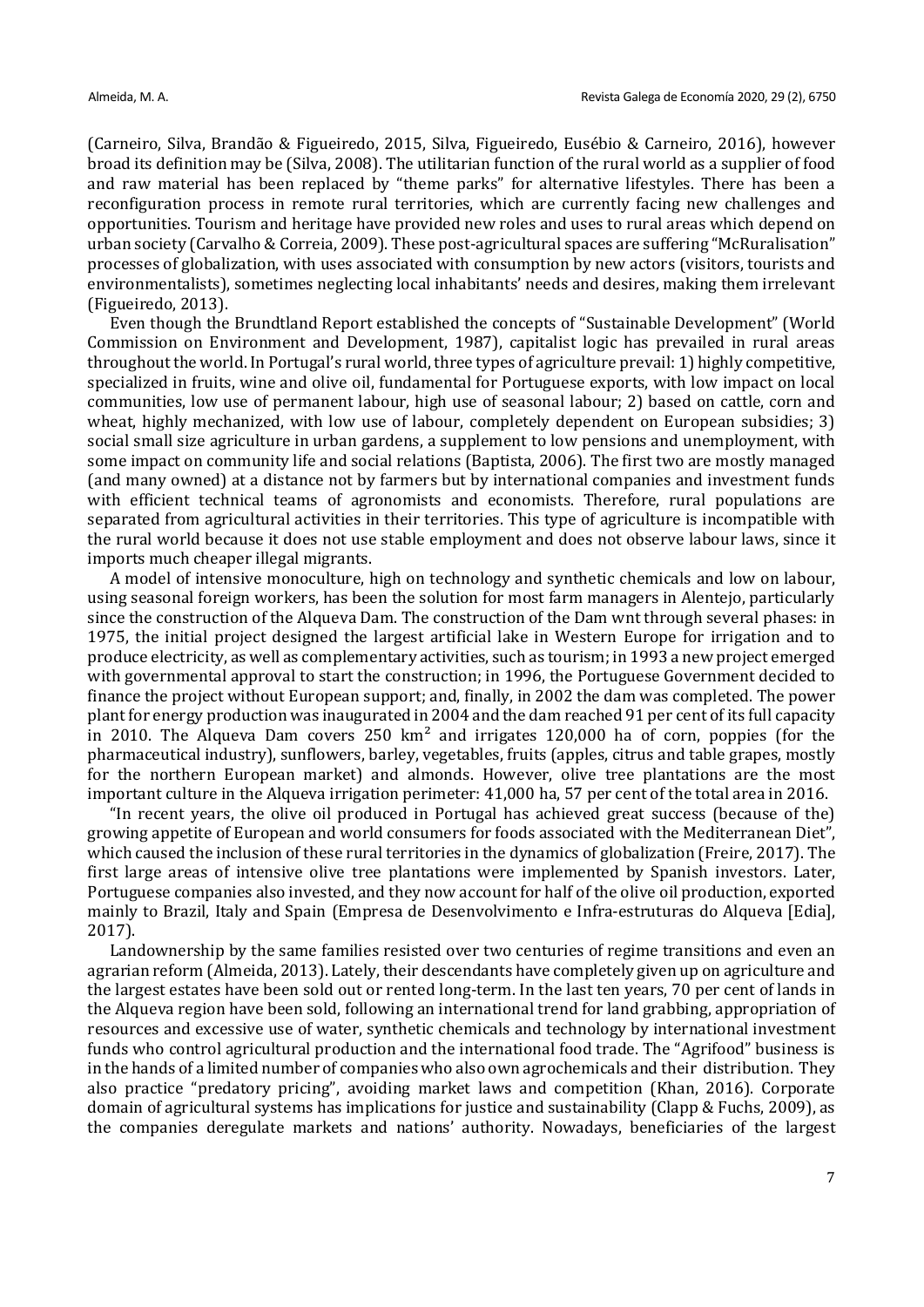investment ever made in Portuguese agriculture are six companies run by foreigners, who own over 65 per cent of the region's olive tree plantations, which, in 2019, reached 56,500 ha (Barriga, 2020a).

This trend has also expanded to other irrigated areas, such as Maranhão, Montargil and Santa Clara dam regions, where centuries old *montados* have been replaced by olive tree plantations. On a property owned by a Spanish company, over a thousand oak trees were illegally removed to make room for olive trees (Dias, 2018). New plantations are highly mechanised, super intensive and use enormous amounts of water, pesticides and synthetic fertilizers (Figure 1), the negative impacts of which on soil have been known for decades. Specialists have long recommended their replacement with organic fertilizers (Heckman, 2006; Lipman, 1929). Watering super intensive monocultures in times of draught, such as the ones in the last few years, is inadequate. After six decades of fulfilling their irrigation purposes, these dams dried out in 2017 (Figure 2). As the draught continues, so does the irrigation of olive tree plantations.



Figure 1. Applying chemicals in olive super intensive plantations, Avis, Alentejo, 2019. Source: Fernando Máximo, photographer.



Figure 2: Maranhão Dam, Avis, Alentejo, July 2019. Source: Fernando Máximo, photographer.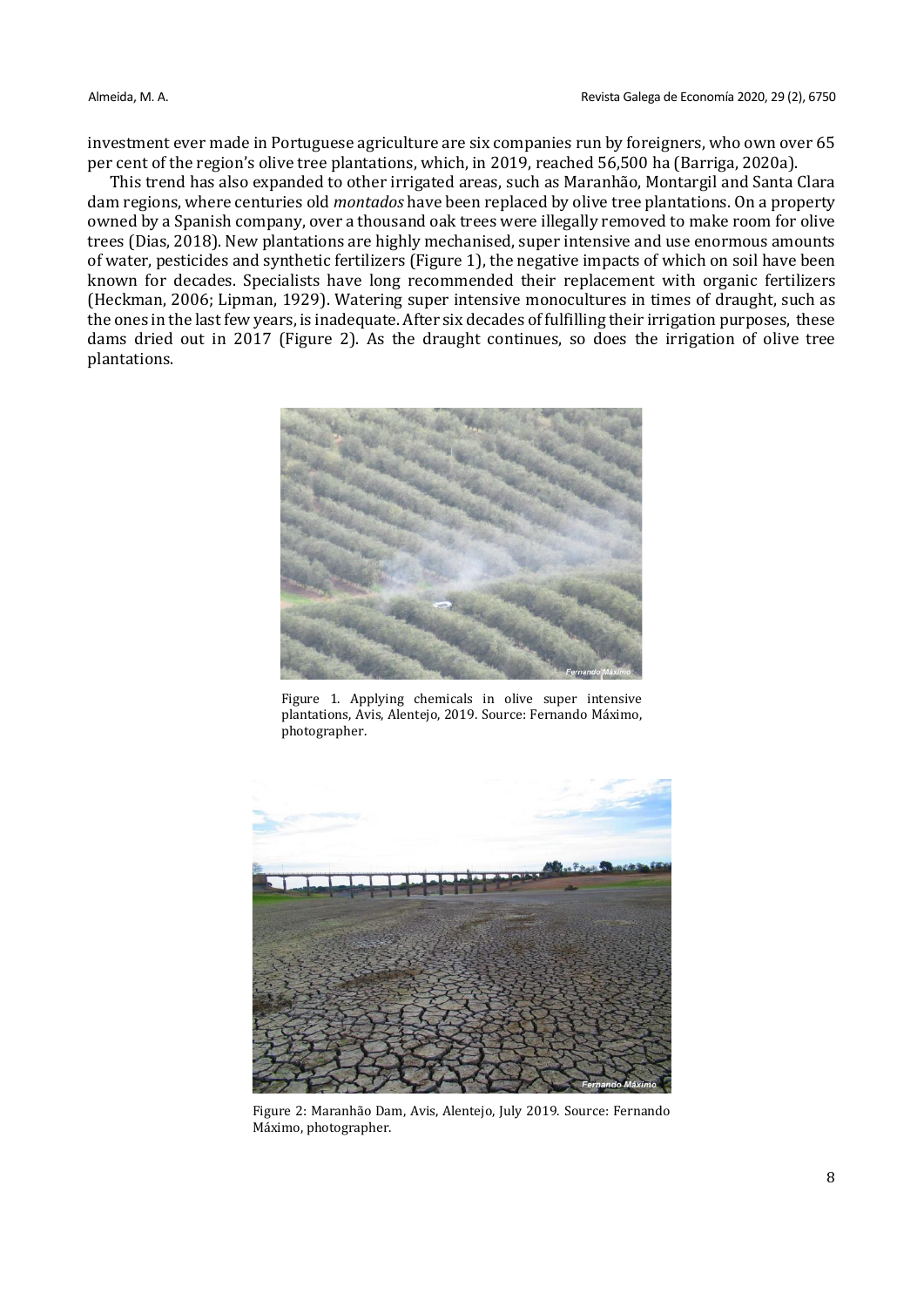Large investments have been made and they are only viable for sizable estates, the dimensions of which exceed traditional latifundia in Portugal. Extensive scale investments and capital-intensive enterprises are features of "neoextractivism", which has been developed in Latin American economies since the beginning of the twentieth century because of the high prices of commodities, in a production intensive approach to development, or a "development illusion". This is a new socio-territorial model linked to monoculture, which eliminates other forms of production, damaging local and regional economies and driving people away (Svampa, 2019). In monoculture systems, water and land are all mobilized for the same product, wasting soils. For some authors it is considered ecocide (Barriga, 2020b), because it causes environmental danger, genetic erosion and the end of biodiversity. Traditional olive breeds are being replaced by a Spanish breed with less quality (Barriga, 2020c). With pesticides, most insects have been eliminated and with night olive harvests, birds are being killed in flocks. Both vertebrates (birds and bats) and invertebrates (insects) are natural plague regulators for olive trees, therefore olive tree plantations will most easily be affected, resulting in economic loss for the producers (Universidade de Évora, 2020).

This environmental issue includes extreme water, soil and air pollution caused by synthetic chemicals and fumes produced by mills. The problem of residue processing and disposal has grown exponentially, particularly regarding olive pomace (Barriga, 2020b). One example is the excessive use of plastics: there are 1,200 ha of greenhouses in Odemira by the Costa Vicentina Natural Park (Figure 3). Furthermore, in the Algarve, there is permanent irrigation of avocado plantations and golf courses, as well as the use of glyphosates (Viney, 2019). The Algarve's dams are also empty.



Figure 3: Greenhouses in Costa Vicentina Natural Park, on Alentejo Atlantic coast. Source: *Visão*, 27/01/2020.

This new type of agriculture places our country in a similar situation to raw material dependent economies such as Brazil and Paraguay with its soya production (Pereira, 2016), or Mozambique with soya and sugarcane (Gomes, 2017), having negative impacts on local communities, as well as loss of sovereignty. In fact, Portugal is behaving as a colonial territory towards imperialist metropolises, a land for looting and plundering (Aráoz, 2013), particularly with olive tree and berry super intensive plantations which does not benefit local populations nor create jobs, because it uses seasonal labour,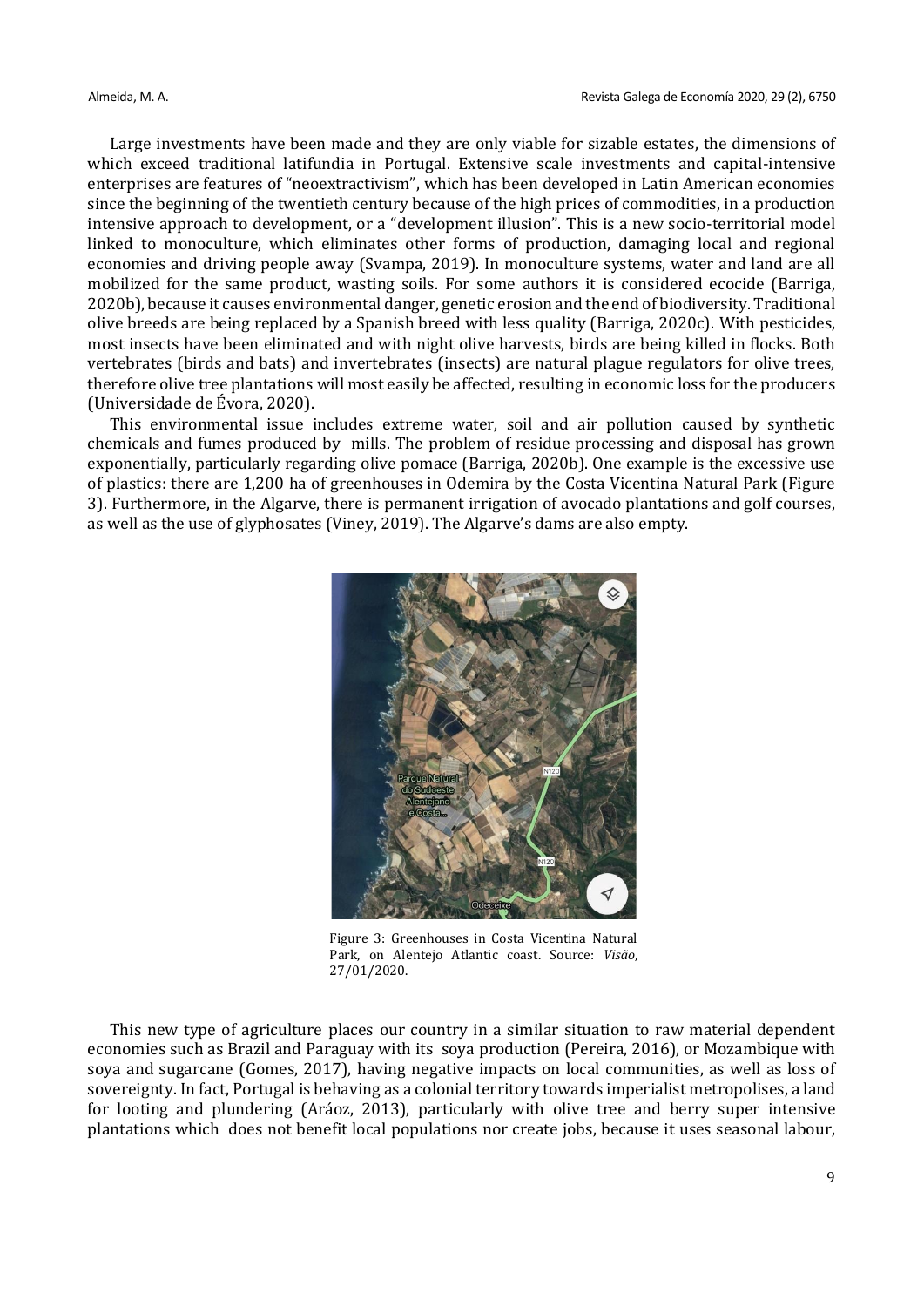mostly illegal immigrants, following the California model, as other Mediterranean countries do (Corrado, Castro & Perrotta, 2016), especially in the south of Spain with the African workers (Gertel & Sippel, 2014; Hoggart & Mendoza, 1999).

For some authors, and even for the Portuguese Government, this is a winning model, because it raises exports and produces positive economic results (Borralho, Pires & Basílio, 2016). However, regarding labour and social progress, this is a step back in a country that has produced advanced labour and housing legislation in the last four decades of democracy. According to the International Labour Organization, forced labour includes various forms of debt bondage, human trafficking and working with living conditions contrary to human dignity, as well as restrictions on workers' freedom of movement, withholding of wages or identity documents, and threats of being reported to immigration authorities (International Labour Office [ILO], 2012).

Comparing to the *little mice* in the fields of Alentejo during wheat campaigns of the last century, the new super intensive olive tree plantations and berry greenhouses are colonial structures for exports which are raising the power of enslavement and racialisation machines (Bastos, 2019). In many cases, workers are hired through temporary labour companies who bring them from Nepal, Thailand, Pakistan, Eastern Europe and Africa with a promise of work and entrance in the European Union. They live in containers or in small overcrowded houses, since there are not enough available, in shocking conditions (according to the mayors) resembling slavery, victims of organizations who bring them from their countries and keep their passports and salaries. There are new villages of containers next to the properties' headquarters (Figure 4). In old villages there are people living in old houses, dozens in each small room with no conditions (Barriga, 2020c), which has created a violation of basic housing rights inscribed in the Portuguese Constitution (Guedes, 2018; Roseta, 2019).



Figure 4: Containers in Alentejo. Source: Guedes (2018).

There is no accountability for landowners. Portuguese immigration and labour inspections are in short supply and, when they do proceed, they are usually too late, as these people have vanished. This is clearly human trafficking taking place in Portugal's rural world.

In Spain, this is also a massive problem, particularly in Andalusia. There have been racist incidents and election results show the rise of xenophobia towards migrant populations. Local governments have not been sensitive to the issue (Sampedro & Camarero, 2018). On the other hand, in Alentejo's municipalities, special programs have been designed to welcome foreigners, helping their integration, language and social skills, particularly when they bring their families. There are success stories, with the help of local associations working together with local and central government agencies, such as *Rota do Guadiana* [\(http://www.rotaguadiana.org/\)](http://www.rotaguadiana.org/) and *Solidariedade Imigrante*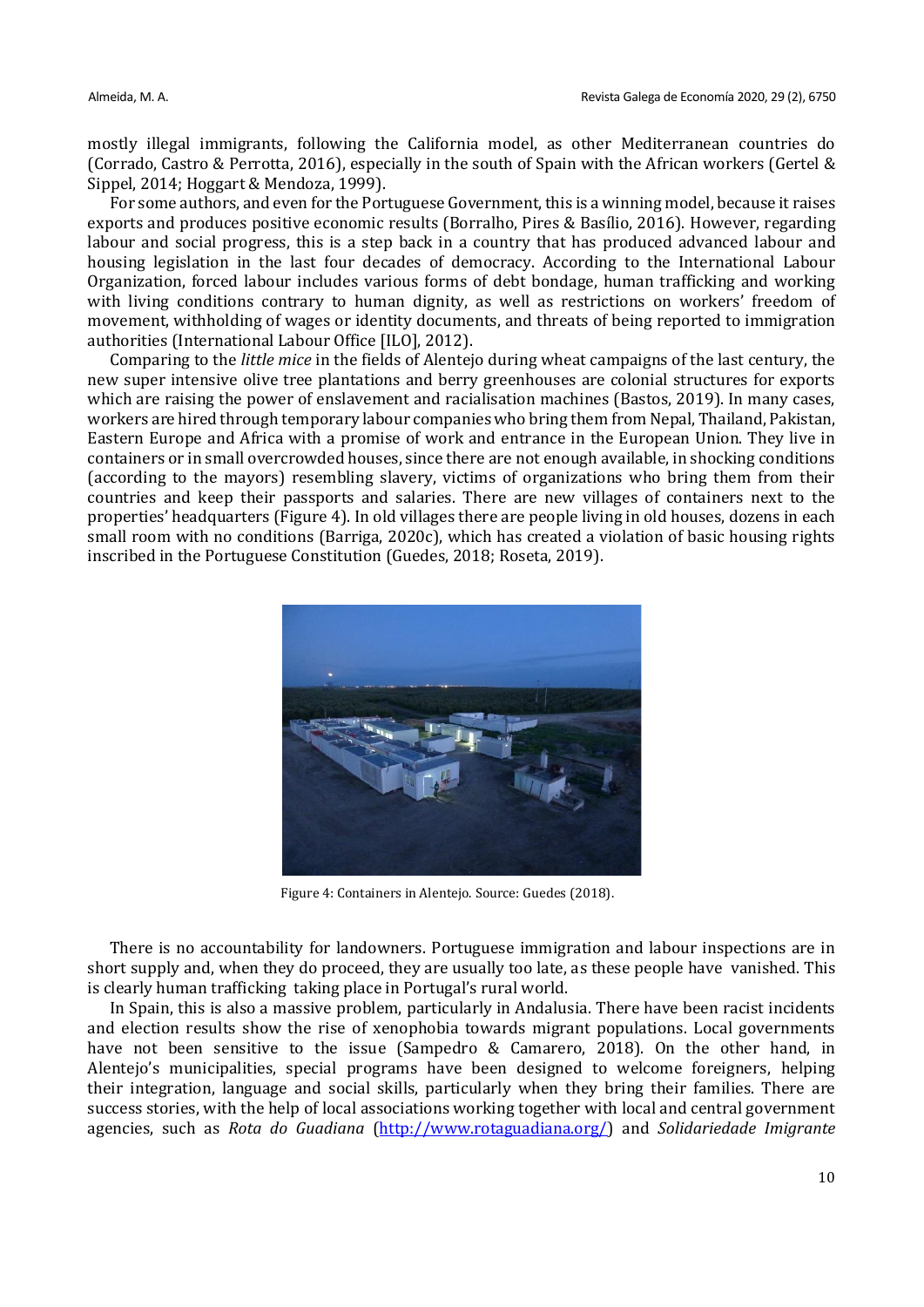[\(http://www.solimigrante.org/\)](http://www.solimigrante.org/). However, these agencies are distrusted by agricultural corporations, immigrants themselves and their intermediaries.

In small villages, the seasonal arrival of thousands of foreigners poses enormous challenges regarding housing, water and electrical supplies, security, medical staff, and schools. Odemira is an example of this situation. In a population of 26,000, immigration has altered human and social geography of this municipality and caused a cultural shock: legal immigrants are now 5.000, 19 per cent of its population, composing of 68 different nationalities. During the harvesting season, immigrants increase exponentially to an estimated 25,000 workers, mostly men. In the Alqueva region, the village of Gasparões has had a sixfold population increase (Barriga, 2020 but new plantations have no effect on reducing unemployment, since they provide no jobs for locals. Alentejo still has a higher unemployment rate than the country's average: during the third trimester of 2019 it was 7 per cent, whereas Portugal's average was 6.1 per cent.

Regarding Portuguese forests, 2.6 per cent are state owned and 11 per cent are communal, managed by neighbour associations. 86 per cent of forest area is privately owned, divided mainly into medium and small sized properties, with an average 2,000 square meters each, many of them undivided for several generations and with a large percentage of heirs living abroad, after their parents and grandparent emigrated (Silva, Bica & Soares, 2018). It is composed mostly of eucalyptus (26 per cent), followed by cork and pine trees (23 per cent each). Forest fires are directly related to depopulation and lack of economic activity in rural areas. Without people to live by, work in and use the forest, without animals to graze and wood to be picked up for fireplaces and cooking, wild bushes grow, and they are easily ignited by typically high temperatures in very dry summers. Other causes are the increase of continuous areas of forest with highly flammable materials (Canadas, Novais & Marques, 2014). Territorial management, particularly in forestry areas, is marked by abandonment. Fires have had poor response from authorities and no previous planning (Camargo & Castro, 2018).

On June 17th, 2017, in Pedrógão Grande, over 450,000 ha burned: houses, industries and animals were destroyed, 250 people were wounded, and 65 human beings lost their lives (Elbein, 2019; Silva et al., 2018). Later, on October  $15<sup>th</sup>$  of the same year, over five hundred fires were declared at the same time, due to particularly windy and dry weather conditions, and another 45 people died. Arson was suspected and several people in charge of municipalities, fire departments and civil protection departments were prosecuted for inappropriate response to fires. This tragedy apparently had awakened Portuguese society and its elected representatives to the problem of forest fires. However, years have gone by and not much has been done to correct the situation, which may be repeated the following summers. The landscape is now filled with burnt trees and is completely abandoned (Figure 5).



Figure 5: Burnt forests in Estrela mountain, on the road to Piódão. Source: author's photo.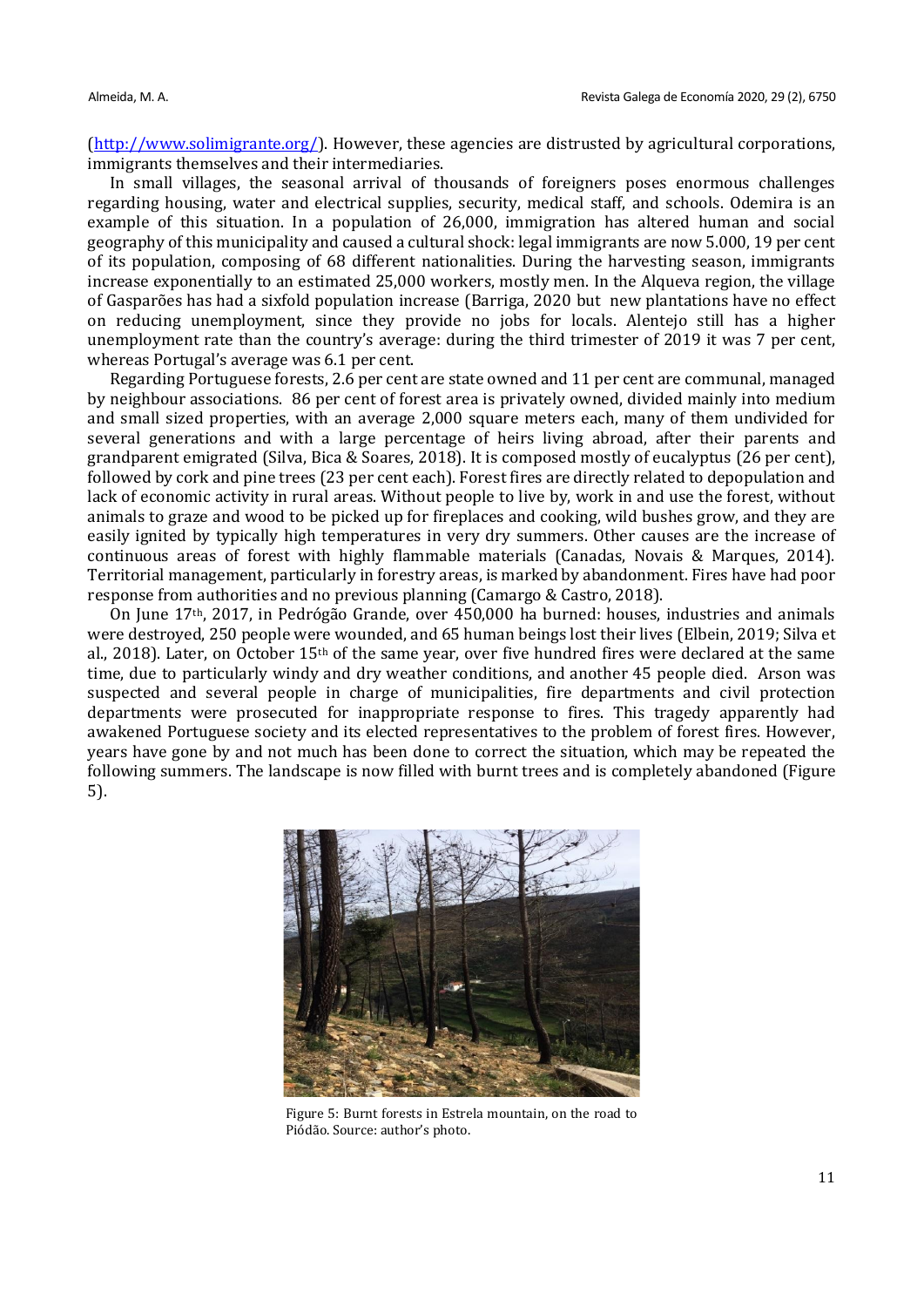There will always be fires in Mediterranean ecosystems, but without territorial planning based on fiscal policies and high taxes, as well as adequate inheritance and real estate laws adjusted to the social function of properties, the situation will remain the same, aggravated by climate change and the prolongation and increase of the frequency of draughts (Amaral, 2018). Cooperative management solutions are also presented (Canadas et al., 2014), as well as heritage preservation and promotion of sustainable eco-tourism (Lourenço, 2006).

To worsen the devastation of the countryside, there are mining projects, including lithium extraction, in natural parks. Environmental and social impacts of mining for raw materials associated to renewable energies are toxic and harmful to local communities (Rodrigues, 2019). Local municipalities and associations are mobilizing to fight mining concessions to foreign companies willing to invest in their territories. The Portuguese Government has not been very sensitive to local populations' needs regarding this issue.

# **5. Discussion**

There are direct relations between rural depopulation, fires, intensive monoculture and mining. In Portugal, public policies towards agriculture and forestry were planned and executed by agronomists, engineers and government officials of the *Estado Novo*. They were supposed to feed the people, create jobs and benefit the economy. Indeed, they have increased production, both in agriculture and industry. Dams were extremely important for industrialisation, for electricity production and water management for irrigation. Nevertheless, results are dubious, because of the inevitable rural exodus, soil, genetic erosion and forest fires. Nowadays, this new intensive agriculture is market-oriented and has no regard for the common good. It only profits big companies, who pay taxes elsewhere, with no benefits for the local economy nor its people. For the Portuguese Government, it counts as an increase of exports, but the seasonal labour and human trafficking it promotes is shameful in a country where there was a revolution and an agrarian reform whose goals included equal rights and pay for every worker. Human labour without minimum social conditions and integration into society devaluates the work of the democratic regime which was written into the 1976 Constitution.

Regarding fire prevention, new forms of soil management should be implemented to ensure a balance between the work done on private property with collective management of public territories. There is no proper fire prevention without the organisation of collective action of forest owners and the rural population (Mendes, Reis & Louro, 2018).

This new type of agriculture, forest management and mining practices are incompatible with what is advertised for the rural world. Both local and central government programs and political manifestos have a discourse based on territorial development and cohesion (Almeida, 2018). Regardless of the way heritage, culture and local resources are sold as commodities to promote tourism, job creation and attraction strategies, companies and industries remain the most important feature for keeping people in interior regions. Seasonal activities such as rural tourism or festivals may be important, but they cannot solve a region's sustainability problems. Without permanent economic activities there is no way to reverse the demographic trend.

Natural heritage is the most important touristic resource that low-density territories have to offer. However, super intensive monoculture, greenhouses and fires have a drastic effect on the quality of tourist destinations (Simões, Nogueira & Moreno, 2018).

Strong public intervention is required, and has already begun, not only in scientific conferences and articles, but also in the form of manifestos and press releases by scientists<sup>1</sup>. However, the Portuguese Government's programs for the rural world have been mostly reactive and have had limited results (Carvalho & Simões, 2018). Local government could be a key player in reversing such situations.

<sup>1</sup> Teresa Pinto-Correia, Mário de Carvalho, Ricardo Serralheiro, António Chambel, José Munoz-Rojas, Miguel Araújo, Rosário Partidário, Isabel Loupa Ramos, João Ferrão, "Sustentabilidade da agricultura no Alentejo em risco", *Expresso*, 21/07/2020. Retrieved from: [https://expresso.pt/opiniao/2020-07-21-Sustentabilidade-da-agricultura-no-Alentejo-em-risco.](https://expresso.pt/opiniao/2020-07-21-Sustentabilidade-da-agricultura-no-Alentejo-em-risco)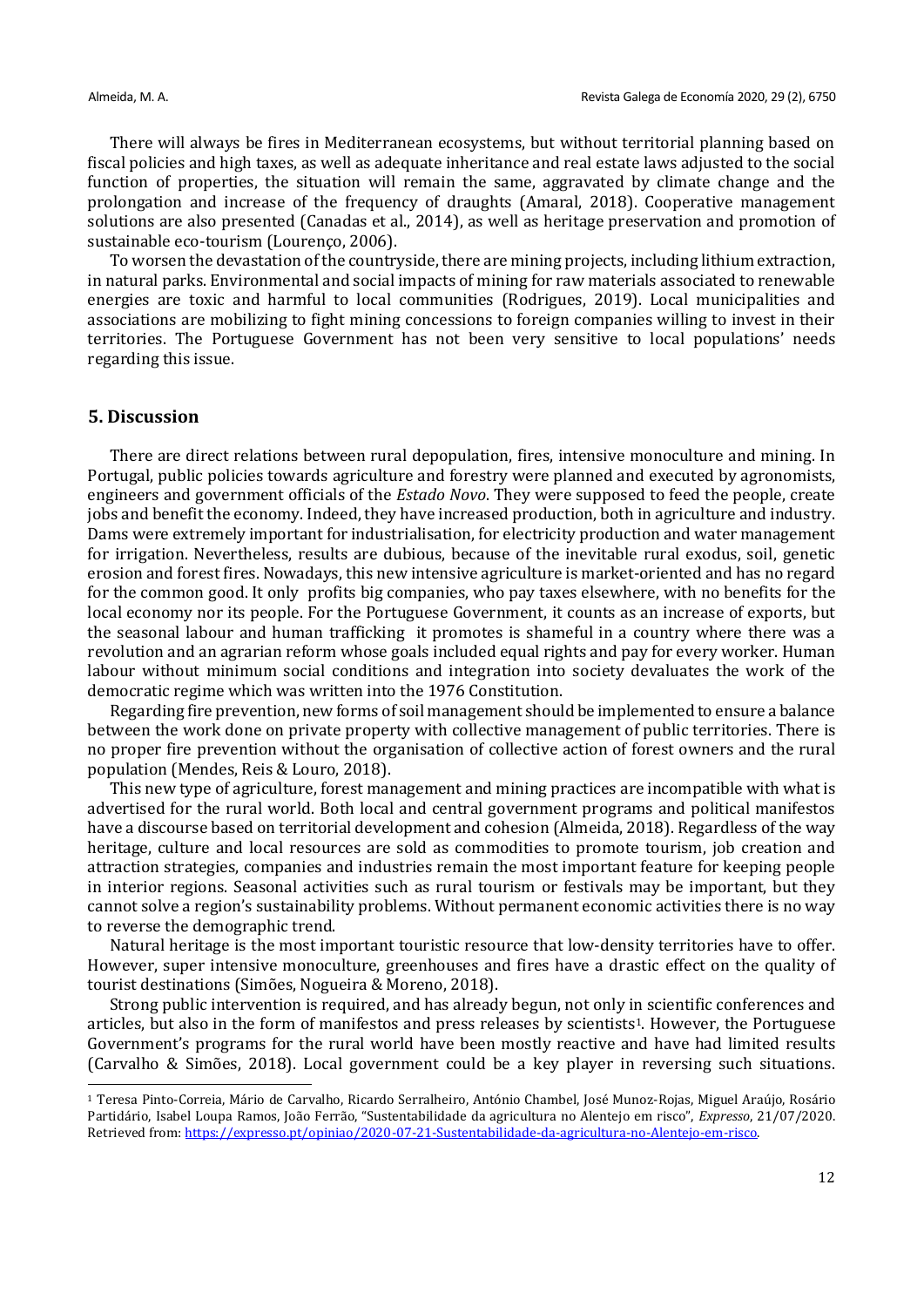Considering the importance of landscape and heritage for local economic and social lives, it is important that local governments realize their role in preserving these features under the best possible conditions. Tourists and travellers want to visit beautiful scenery and traditional agricultural fields, they want to see sheep grazing in green pastures, hunt in the wild, and they want to swim and practice water sports in clean waters. The rural world is advertised to city folks and foreigners as a place for good traditional food and wine, made with local, clean and unpolluted products.

Municipalities and parishes are the closest to all these problems and it is their responsibility to address them and provide the best answers for the people. As elected representatives, their job is to make sure irregularities are detected and denounced, as did Avis' Municipal Assembly, with its recent request for the intervention of the Regional Department of Agriculture, the Portuguese Agency for the Environment and the Tagus Hydrographic Region Administration on licencing and overseeing intensive plantations and their use of pesticides and fertilisers2. The quality of life of their citizens should be a priority, particularly health, security, jobs and social rights, regardless of the interests of big companies. Local actors should be mobilised in order to create new forms of civic intervention and territorial management, in a governance model which implies enabling local communities. State intervention cannot be limited to legislation, it must regulate and supervise its implementation (Simões et al., 2018).

Depopulation is a fact, not a fatality, and local development policies must promote models that are appropriate for low population densities (Baptista, 2010; Ferrão, 2018). It may be irreversible, along with soil desertification. Nonetheless, the few people who still inhabit interior regions have the same constitutional rights as urban residents. There is an urgent need for agricultural reconversion to traditional practices and the creation of a more sustainable model which provides permanent jobs for locals and contributes to renewing families' interests in the rural world. In order to encourage this change, quality services must be provided and public policies should be enforced to promote investments in cultural reconversion and reforesting with autochthone species such as cork trees and other *Quercus* species, more appropriate to the Mediterranean climate.

There is as yet no ethic dealing with man's relation to land and to the animals and plants which grow upon it. Land is still property (…) the evolutionary process for an ethic is simply this: quit thinking about decent land-use as solely an economic problem (Leopold, 1949, p. 203).

Until then, the economic recovery of Portugal's rural areas has a long road ahead.

### **References**

- Allegra, M. (2019). Se o vinho sabe bem… O Lado Negro do terroir. In J. Ferrão et al. (Eds.), *Reflexões sobre Ambiente, Território e Sociedade: Três Anos do Blogue ATS* (pp. 246-249). Lisboa, Portugal: Observa-Instituto de Ciências Sociais da Universidade de Lisboa. Retrieved from:<https://repositorio.ul.pt/handle/10451/37011?mode=full>
- Almeida, M. (2002). Ratinho. In N. L. Madureira (Coord. ), C. A. Martins & N. G. Monteiro (Col.), *História do Trabalho e das Ocupações*, vol. III (pp. 247-252). Oeiras, Portugal: Celta.
- Almeida, M. (2007). Memory and trauma of the Portuguese Agrarian Reform: A case study. *Portuguese Journal of Social Science, 6*(2), 63-76. DOI[: https://doi.org/10.1386/pjss.6.2.63\\_1](https://doi.org/10.1386/pjss.6.2.63_1)
- Almeida, M. (2010). *Memórias Alentejanas do Século XX*. Cascais, Portugal: Princípia. DOI:<https://doi.org/10.13140/RG.2.1.2428.4322>
- Almeida, M. (2013). Landlords, tenants and agrarian reform: Local elites and regime transitions in Avis, Portugal, 1778-2011. *Rural History, 24*(2), 127-142. DOI:<https://doi.org/10.1017/S0956793313000046>

Almeida, M. (2016). A Questão Agrária na História de Portugal. *Mátria XXI, 5*, 255-284. Retrieved from: [https://repositorio.iscte-](https://repositorio.iscte-iul.pt/bitstream/10071/12275/5/2016_A_Questao_Agraria_na_Historia_de_Portugal.pdf)

iul.pt/bitstream/10071/12275/5/2016 A Questao Agraria na Historia de Portugal.pdf

<sup>2</sup> Avis' Municipal Assembly "Pela Defesa do Direito ao Futuro do Nosso Território", 09/06/2020, [http://www.cm](http://www.cm-avis.pt/index.php?option=com_content&view=article&id=2581:tomada-de-posicao-pela-defesa-do-direito-ao-futuro-do-nosso-territorio&catid=100&Itemid=472)[avis.pt/index.php?option=com\\_content&view=article&id=2581:tomada-de-posicao-pela-defesa-do-direito-ao-futuro-do](http://www.cm-avis.pt/index.php?option=com_content&view=article&id=2581:tomada-de-posicao-pela-defesa-do-direito-ao-futuro-do-nosso-territorio&catid=100&Itemid=472)[nosso-territorio&catid=100&Itemid=472.](http://www.cm-avis.pt/index.php?option=com_content&view=article&id=2581:tomada-de-posicao-pela-defesa-do-direito-ao-futuro-do-nosso-territorio&catid=100&Itemid=472)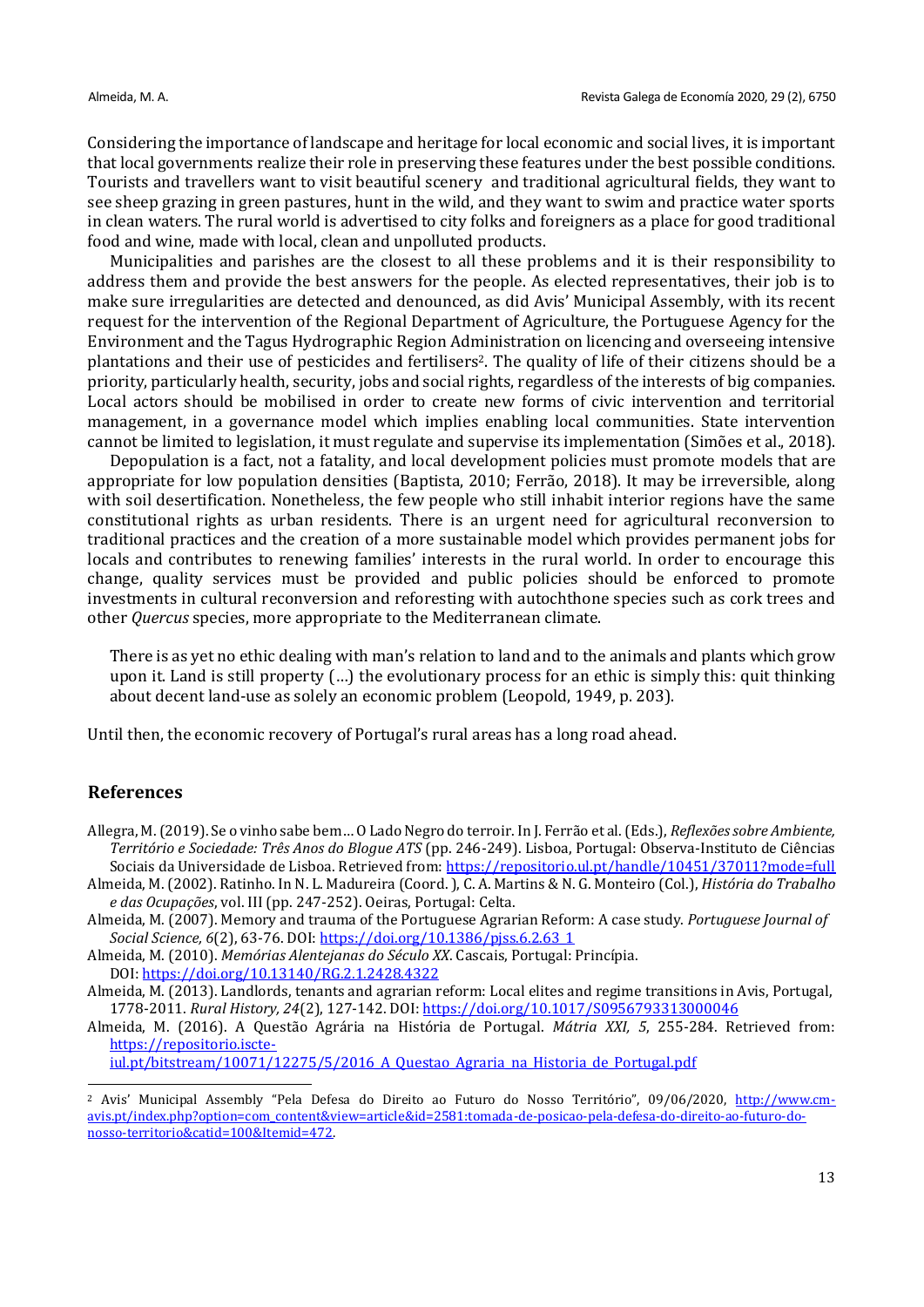- Almeida, M. (2017). Territorial inequalities: Depopulation and local development policies in the Portuguese rural world. *AGER – Revista de Estudios sobre Despoblación y Desarrollo Rural, 22*, 61-87. DOI:<https://doi.org/10.4422/ager.2016.08>
- Almeida, M. (2018). Fighting depopulation in Portugal: Local and central government policies in times of crisis. *Portuguese Journal of Social Science, 17*(3), 289-309. DOI: [https://doi.org/10.1386/pjss.17.3.289\\_1](https://doi.org/10.1386/pjss.17.3.289_1)
- Almeida, M., & Martins, C. (2002). Alugador de máquinas. In N. L. Madureira (Coord. ), C. A. Martins & N. G. Monteiro (Col.), *História do Trabalho e das Ocupações*, vol. III (pp. 285-288). Oeiras, Portugal: Celta.
- Amaral, P. (2018). As políticas de solos e de ordenamento do território face aos fogos florestais. In O. Simões (Ed.), *O rural depois do fogo* (pp. 89-98). Coimbra, Portugal: ESAC/IPC.
- Aráoz, H. (2013). Crisis ecológica, conflictos socioambientales y orden neocolonial. Las paradojas de Nuestra América en las fronteras del extractivismo. *Revista Brasileira de Estudos Latino-Americanos, 3*(1), 118-155. Retrieved from: [https://horizontescomunitarios.files.wordpress.com/2016/10/machado-araoz-crisis](https://horizontescomunitarios.files.wordpress.com/2016/10/machado-araoz-crisis-ecolc3b3gica-conflictos-socioambientales-y-orden-neocolonial.pdf)[ecolc3b3gica-conflictos-socioambientales-y-orden-neocolonial.pdf](https://horizontescomunitarios.files.wordpress.com/2016/10/machado-araoz-crisis-ecolc3b3gica-conflictos-socioambientales-y-orden-neocolonial.pdf)
- Azevedo, C. (2020). Descentralizar o Estado para servir melhor. *Brotéria, 190*(1), 35-40.
- Baptista, F. (1996). Política Agrária. In F. Rosas & J. M. B. Brito (Eds.), *Dicionário de História do Estado Novo*, vol. II (pp. 749-754). Venda Nova, Portugal: Bertrand.
- Baptista, F. (2006). O rural depois da agricultura. In M. L. Fonseca (Ed.), *Desenvolvimento e território: espaços rurais pós-agrícolas e novos lugares de turismo e lazer* (pp. 85-105). Lisboa, Portugal: Universidade de Lisboa, Centro de Estudos Geográficos.
- Baptista, F. (2010). *O espaço rural: declínio da agricultura*. Lisboa, Portugal: Celta.
- Baptista, F. (2018). Rural e floresta, caminhos por definir. In O. Simões (Ed.), *O rural depois do fogo* (pp. 45-60). Coimbra, Portugal: ESAC/IPC.
- Barriga, P. (16 January, 2020a). Grande Investigação: Os novos donos do Alentejo. *Sábado*. Retrieved from: <https://www.sabado.pt/portugal/detalhe/os-novos-donos-do-alentejo>
- Barriga, P. (23 January, 2020b). Grande Investigação: O lado negro do negócio dourado do azeite. *Sábado.*  Retrieved from: [https://www.sabado.pt/portugal/detalhe/grande-investigacao-o-lado-nego-do-negocio](https://www.sabado.pt/portugal/detalhe/grande-investigacao-o-lado-nego-do-negocio-dourado-do-azeite)[dourado-do-azeite](https://www.sabado.pt/portugal/detalhe/grande-investigacao-o-lado-nego-do-negocio-dourado-do-azeite)
- Barriga, P. (3 February, 2020c). Grande Investigação: Os novos escravos do Alentejo. *Sábado*. Retrieved from: <https://www.sabado.pt/portugal/detalhe/os-novos-escravos-do-alentejo>
- Barros, J. (1789-1815/1990). Memória sobre as causas da diferente população de Portugal em diversos tempos da monarquia. In J. L. Cardoso (Ed.), *Colecção de Obras Clássicas do Pensamento Económico Portugués*. *Memórias económicas da Academia Real das Ciências de Lisboa, para o adiantamento da agricultura, das artes, e da indústria em Portugal e suas conquistas (1789-1815)*, t. I (pp. 99-117). Lisboa, Portugal: Banco de Portugal. Retrieved from: [https://www.bportugal.pt/sites/default/files/ocpep-1\\_t1.pdf](https://www.bportugal.pt/sites/default/files/ocpep-1_t1.pdf)
- Bastos, C. (2019). Açúcar, ananases e ilhéus portugueses no Hawaii: dinâmicas de migração, etnicidade e racialização no terreno e no arquivo. *Etnográfica, 23*(3), 777-798. DOI:<https://doi.org/10.4000/etnografica.7674>
- Borralho, C., Pires, C., & Basílio, M. (2016). *Casos empresariais de sucesso no Baixo Alentejo e no Alentejo Litoral*. Lisboa, Portugal: Chiado.
- Branco, A. (2011). El Plan de Repoblación Forestal (1938-1968): una medida del Estado Novo por evaluar. In D. Lanero & D. Freire (Eds.), *Agriculturas e innovación tecnológica en la Península Ibérica (1946-1975)* (pp. 135- -166). Madrid: Ministerio de Medio Ambiente y Medio Rural y Marino. DOI:<https://doi.org/10.1016/j.ihe.2013.11.009>
- Cabral, M. (1974). *Materiais para a História da Questão Agrária em Portugal, sécs. XIX e XX*. Porto, Portugal: Inova.
- Camargo, J., & Castro, P. (2018). *Portugal em chamas. Como resgatar as florestas*. Lisboa, Portugal: Bertrand.
- Canadas, M., Novais, A., & Marques, M. (2014). *Proprietários florestais, políticas e territórios Incêndios e a gestão do espaço rural.* Venda do Pinheiro, Portugal: Animar.
- Carneiro, M., Silva, D., Brandão, V., & Figueiredo, E. (2015). Da Regulamentação à Promoção o rural nos planos Nacionais de turismo (1985-2011). *Revista de Economia e Sociologia Rural, 53*(1), 9-22. DOI[: https://doi.org/10.1590/1234-56781806-94790053s01001](https://doi.org/10.1590/1234-56781806-94790053s01001)
- Carvalho, P., & Correia, J. (2009). Turismo, património(s) e desenvolvimento rural: a percepção local da mudança. In L. Moreno, M. M. Sánchez & O. Simões (Coords.), *Cultura, Inovação e Território: o Agroalimentar e o Rural* (pp. 187-196). Lisboa, Portugal: SPER. Retrieved from:

[https://repositorio.ul.pt/bitstream/10451/38907/1/Moreno\\_Sanchez\\_Simoes\\_2009\\_acesso%20aberto.pdf](https://repositorio.ul.pt/bitstream/10451/38907/1/Moreno_Sanchez_Simoes_2009_acesso%20aberto.pdf)

Carvalho, P., & Simões, O. (2018). Governança e políticas públicas. O processo de decisão política em sistemas complexos. In O. Simões (Ed.), *O rural depois do fogo* (pp. 23-44). Coimbra, Portugal: ESAC/IPC.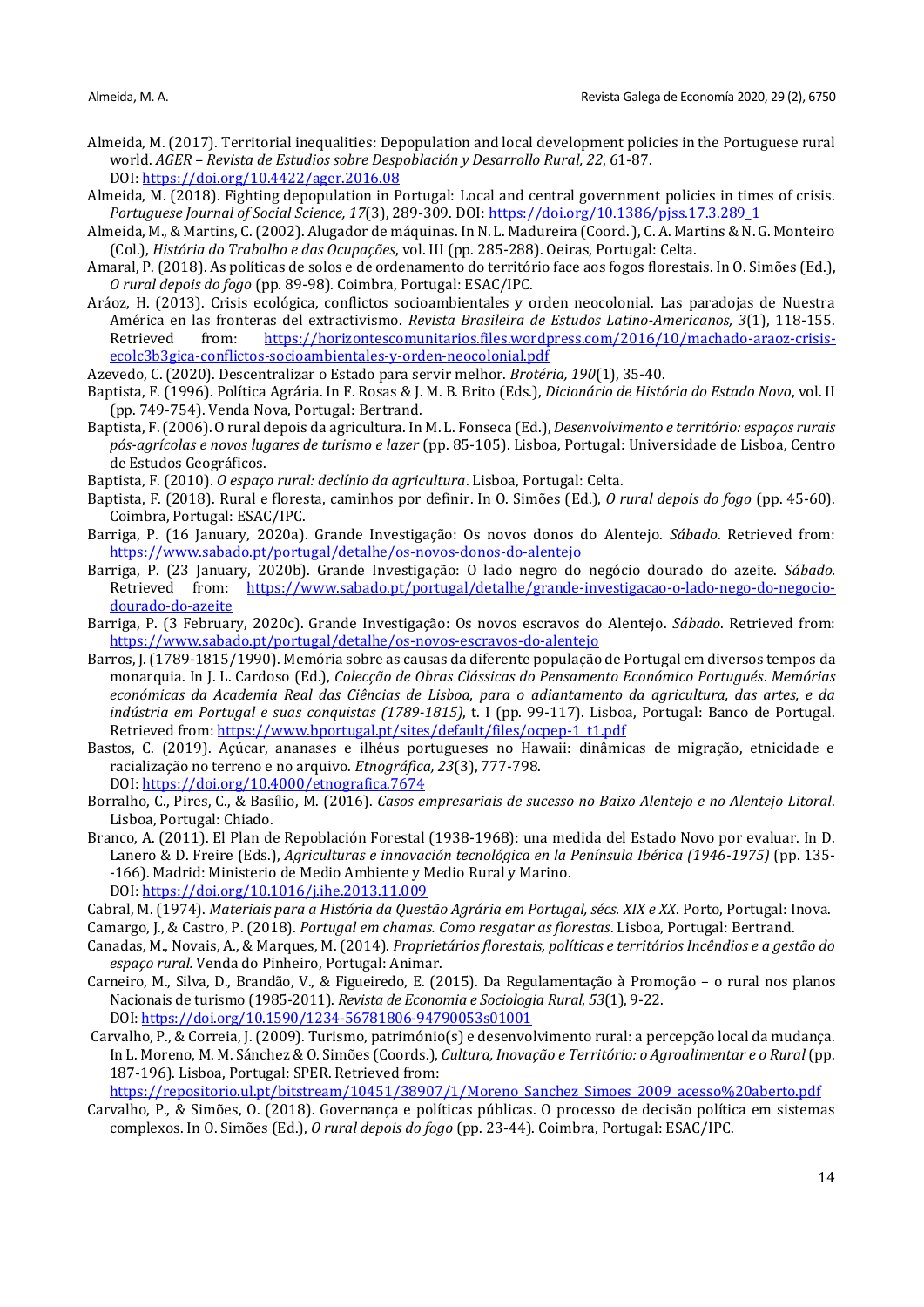Clapp, J., & Fuchs, D. (2009). Agrifood corporations, global governance, and sustainability: A framework for analysis. In J. Clapp & D. Fuchs (Eds.), *Corporate power in global agrifood governance* (pp. 1-25). Cambridge, MA: MIT Press.

Retrieved from:<https://pdfs.semanticscholar.org/fcf4/8aea576b72df85250d69403b8f2d796c8113.pdf>

- Corrado, A., Castro, C., & Perrotta, D. (Eds.). (2016). *Migration and agriculture. Mobility and change in the Mediterranean area*. London, England: Routledge. DOI[: https://doi.org/10.4324/9781315659558](https://doi.org/10.4324/9781315659558)
- Dias, C. (30 October, 2018). Mais de um milhar de azinheiras arrancadas para dar lugar a olival intensivo. *Público*. Retrieved from: [https://www.publico.pt/2018/10/30/sociedade/noticia/milhar-azinheiras-dao-lugar](https://www.publico.pt/2018/10/30/sociedade/noticia/milhar-azinheiras-dao-lugar-plantacao-olival-intensivo-norte-alentejano-1849392)[plantacao-olival-intensivo-norte-alentejano-1849392](https://www.publico.pt/2018/10/30/sociedade/noticia/milhar-azinheiras-dao-lugar-plantacao-olival-intensivo-norte-alentejano-1849392)
- Edia.(2017). *Anuário Agrícola de Alqueva*. Beja, Portugal: DEAPR, DPEA. Retrieved from[: https://www.edia.pt/wp](https://www.edia.pt/wp-content/uploads/2019/05/Anuario_Agricola_Alqueva_2017.pdf)[content/uploads/2019/05/Anuario\\_Agricola\\_Alqueva\\_2017.pdf](https://www.edia.pt/wp-content/uploads/2019/05/Anuario_Agricola_Alqueva_2017.pdf)
- Elbein, S. (6 December, 2019). How to live with mega-fires? Portugal's feral forests may hold the secret. *National Geographic*. Retrieved from: [https://www.nationalgeographic.com/science/2019/12/how-to-live-with](https://www.nationalgeographic.com/science/2019/12/how-to-live-with-mega-fires-portugal-forests-may-hold-secret/)[mega-fires-portugal-forests-may-hold-secret/](https://www.nationalgeographic.com/science/2019/12/how-to-live-with-mega-fires-portugal-forests-may-hold-secret/)
- Eusébio, C., Carneiro, J., Kastenholz, E., Figueiredo, E., & Silva, D. (2017). Who is consuming the countryside? An activity-based segmentation analysis of the domestic rural tourism market in Portugal. *Journal of Hospitality and Tourism Management, 31*, 197-210. DOI:<https://doi.org/10.1016/j.jhtm.2016.12.006>
- Faísca, C. (2019). *El negocio corchero en Alentejo: explotación forestal, industria y política económica, 1848-1914*. (Tesis doctoral). Badajoz: Universidad de Extremadura.
- Retrieved from:<http://dehesa.unex.es/handle/10662/10257>
- Faria, M. (1655/1740). *Noticias de Portugal*. Lisboa, Portugal: Oficina de António Isidoro da Fonseca.
- Ferrão, J. (2018). Despovoamento em áreas rurais: entre a inevitabilidade e a capacidade de transformação. *Cultivar. Cadernos de Análise e Prospetiva, 11*, 13-19.
	- Retrieved from:<https://repositorio.ul.pt/handle/10451/33338>
- Figueiredo, E. (2013). McRural, No Rural or What Rural? Some reflections on rural reconfiguration processes based on the promotion of Schist Villages Network, Portugal. In L. Silva & E. Figueiredo (Eds.), *Shaping rural areas in Europe. Perceptions and outcomes on the present and the future* (pp. 129-146). Dordrecht, Netherlands: Springer. DOI:<https://doi.org/10.1007/978-94-007-6796-6>
- Fonseca, J. (2002). *Escravos no Sul de Portugal: Séculos XVI-XVII*. Lisboa, Portugal: Vulgata.
- Fonseca, J. (2010). *Escravos e Senhores na Lisboa Quinhentista*. Lisboa, Portugal: Colibri.
- Freire, D. (2017). Changing the olive oil value chain: Food regime and development in Portugal: Global processes and local futures. In M. Miele., V. Higgins, H. Bjørkhaug & M. Truninger (Eds.), *Transforming the rural: Global processes and local futures* (pp. 197-220). Bingley, England: Emerald.
- Gertel, J., & Sippel, S. (Eds.). (2014). *Seasonal workers in Mediterranean agriculture. The social costs of eating fresh*. London, England: Routledge.
- Gomes, C. (2017). *A justice approach to the African 'land rush': Investigating the social dynamics around agricultural investments in Mozambique*. (PhD dissertation). Norwich, England: University of East Anglia. Retrieved from: <https://ueaeprints.uea.ac.uk/id/eprint/66546/>
- Guedes, N. (8 February, 2018). A Fábrica da Azeitona. Reportagem TSF num Alentejo a mudar rapidamente. *TSF Rádio Notícias*. Retrieved from: [https://www.tsf.pt/sociedade/a-fabrica-da-azeitona-reportagem-tsf-num](https://www.tsf.pt/sociedade/a-fabrica-da-azeitona-reportagem-tsf-num-alentejo-a-mudar-rapidamente-9105507.html)[alentejo-a-mudar-rapidamente-9105507.html](https://www.tsf.pt/sociedade/a-fabrica-da-azeitona-reportagem-tsf-num-alentejo-a-mudar-rapidamente-9105507.html)
- Heckman, J. (2006). A history of organic farming: Transitions from Sir Albert Howard's "War in the Soil" to USDA National Organic Program. *Renewable Agriculture and Food Systems, 21*(3), 143-150. DOI:<https://doi.org/10.1079/RAF2005126>
- Hespanha, A. (2018). Categorias. Uma reflexão sobre a prática de classificar. *Práticas da História, 7*, 224-256. Retrieved from: [http://www.praticasdahistoria.pt/issues/2019/7/10\\_PDH07\\_Hespanha.pdf](http://www.praticasdahistoria.pt/issues/2019/7/10_PDH07_Hespanha.pdf)
- Hoggart, K., & Mendoza, C. (1999). African immigrant workers in Spanish agriculture. *Sociologia Ruralis, 39*(4), 538-562. DOI:<https://doi.org/10.1111/1467-9523.00123>
- Hoskins W. (1955/1985). *The making of the English landscape*. New York, NY / London, England: Penguin.
- ILO. (2012). General Survey on the fundamental Conventions concerning rights at work in light of the ILO Declaration on Social Justice for a Fair Globalization. *Report III(1B): Giving Globalization a Human Face (General Survey on the Fundamental Conventions).* Generva, Switzerland: International Labour Office. Retrieved from: [https://www.ilo.org/wcmsp5/groups/public/---ed\\_norm/---](https://www.ilo.org/wcmsp5/groups/public/---ed_norm/---relconf/documents/meetingdocument/wcms_174846.pdf)

[relconf/documents/meetingdocument/wcms\\_174846.pdf](https://www.ilo.org/wcmsp5/groups/public/---ed_norm/---relconf/documents/meetingdocument/wcms_174846.pdf)

Khan, L. (2016). Amazon's Antitrust Paradox. *The Yale Law Journal, 126*(3), 710-805. Retrieved from:<https://www.yalelawjournal.org/note/amazons-antitrust-paradox>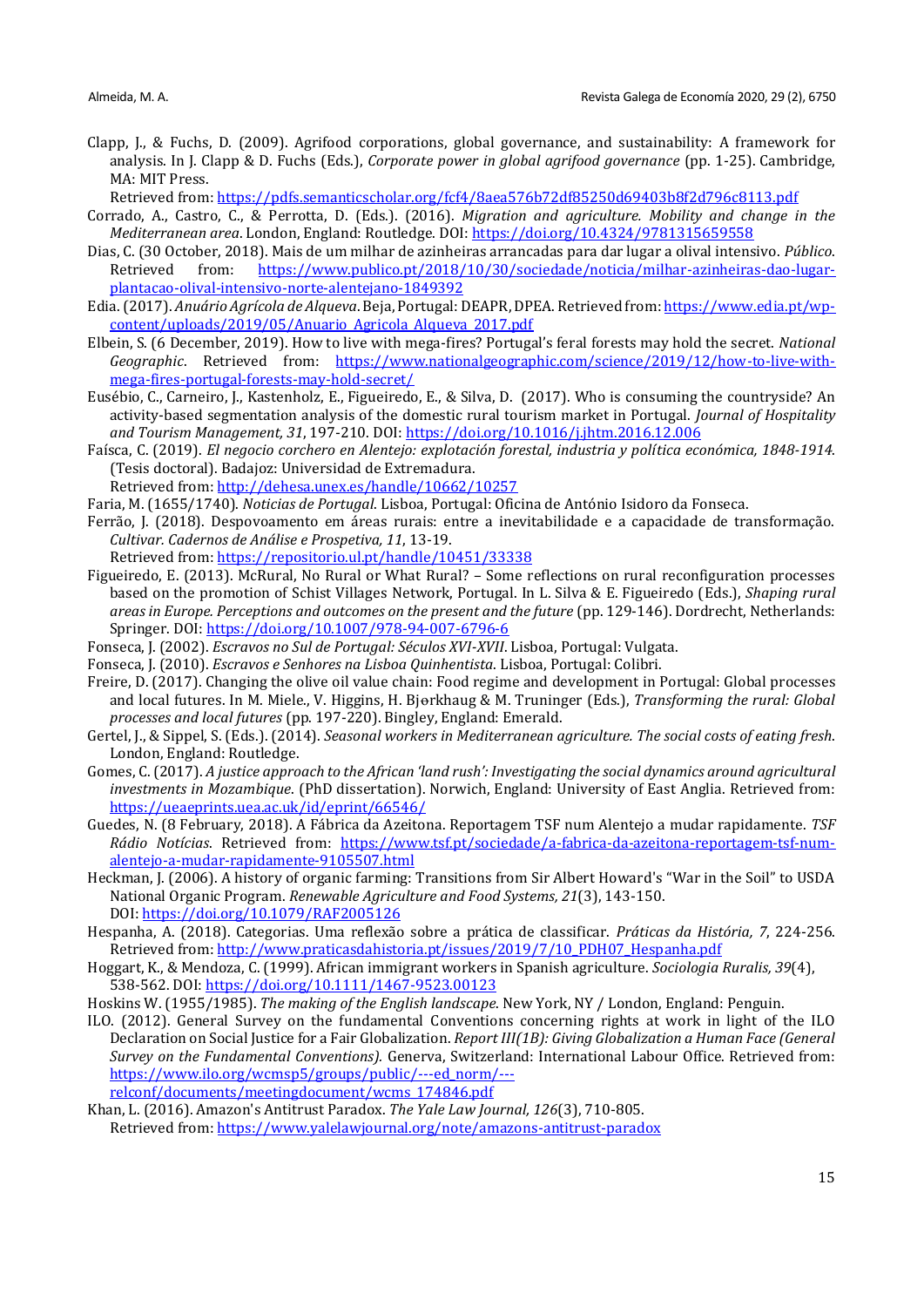- Leopold, A. (1949). The Land Ethic. In A. Leopold, *A Sand County almanac and sketches here and there* (pp. 201- -226). New York, NY / Oxford, England / New York, NY: Oxford University Press.
- Lipman, J. (1929). The economic significance of commercial fertilizers. *The Annals of the American Academy of Political and Social Science, 142*, 257-265. DOI[: https://doi.org/10.1177/000271622914200129](https://doi.org/10.1177%2F000271622914200129)
- Llamazares, J. (10 March, 2017). La literatura de la España vacía. *El País*. Retrieved from: [https://elpais.com/cultura/2017/03/10/babelia/1489139394\\_474583.html](https://elpais.com/cultura/2017/03/10/babelia/1489139394_474583.html)
- Lobo, A. (1903/1984). *História da sociedade em Portugal no século XV*. Lisboa, Portugal: Rolim.
- Lourenço, L. (2006). *Paisagens de Socalcos e Riscos Naturais em vales do rio Alva*. Coimbra, Portugal: Universidade de Coimbra, Facultade de Letras, Núcleo de Investigação Científica de Incêndios Florestais.
- Maderuelo, J. (2005). *El paisaje: genesis de un concepto*. Madrid: Abada.
- Marques, A. (1968). *Introdução à História da Agricultura em Portugal. A questão cerealífera durante a Idade Média*. Lisboa, Portugal: Cosmos.
- Matos, A. (1991). A indústria no distrito de Évora, 1836-90. *Análise Social, XXVI*(112-113), 561-581. Retrieved from[:http://dspace.uevora.pt/rdpc/bitstream/10174/2397/1/A%20Ind%C3%BAstria%20no%20distrito%](http://dspace.uevora.pt/rdpc/bitstream/10174/2397/1/A%20Ind%C3%BAstria%20no%20distrito%20de%20%C3%89vora%20-%20An%C3%A1lise%20Social.pdf) [20de%20%C3%89vora%20-%20An%C3%A1lise%20Social.pdf](http://dspace.uevora.pt/rdpc/bitstream/10174/2397/1/A%20Ind%C3%BAstria%20no%20distrito%20de%20%C3%89vora%20-%20An%C3%A1lise%20Social.pdf)
- Mendes, A., Reis, J., & Louro, V.(2018). O rural e a floresta, um ano depois do fogo. O que foi feito e o que ainda falta fazer... In O. Simões (Ed.), *O rural depois do fogo* (pp. 271-276). Coimbra, Portugal: ESAC/IPC.
- Nogué, J. (Ed.). (2007). *La construcción social del paisaje*. Madrid: Biblioteca Nueva. Retrieved from: [https://leerlaciudadblog.files.wordpress.com/2019/03/noguecc81-la-construcciocc81n-social-del](https://leerlaciudadblog.files.wordpress.com/2019/03/noguecc81-la-construcciocc81n-social-del-paisaje.pdf)[paisaje.pdf](https://leerlaciudadblog.files.wordpress.com/2019/03/noguecc81-la-construcciocc81n-social-del-paisaje.pdf)
- Nunes, l., Meireles, C., Gomes, C., & Ribeiro, N. (2019). Socioeconomic aspects of the forests in Portugal: Recent evolution and perspectives of sustainability of the resource. *Forests, 10*(5), 361. DOI: [https://doi.org/10.3390/f10050361](https://doi.org/10.3390/f10050361ç)
- Pais, J. (1999). Campanha do Trigo. In A. Barreto & M. Mónica (Eds.), *Dicionário de História de Portugal – Suplemento A/E*, vol. VII (pp. 227-229). Porto, Portugal: Figueirinhas.
- Pais, J., Lima, A. I., Baptista, J., Jesus, M. F., & Gameiro, M. M. (1976). Elementos para a história do fascismo nos campos: A "Campanha do Trigo": 1928-38 (I). *Análise Social, XII*(46), 400-474. Retrieved from: <http://analisesocial.ics.ul.pt/documentos/1223914262J9lUY8mu3Ig96WV6.pdf>
- Pais, J., Lima, A. I., Baptista, J., Jesus, M. F., & Gameiro, M. M. (1978). Elementos para a história do fascismo nos campos: A "Campanha do Trigo": 1928-38 (II). *Análise Social, XIV*(54), 321-389. Retrieved from: <http://analisesocial.ics.ul.pt/documentos/1223989053Q5hNW8wm8Db11DB9.pdf>
- Pereira, L. (2016). Tudo para o capital transnacional: a apropriação de terras por estrangeiros no Paraguai. *Geografia em Questão, 9*(2), 107-125. Retrieved from: [https://www.researchgate.net/publication/316666488\\_TUDO\\_PARA\\_O\\_CAPITAL\\_TRANSNACIONAL\\_A\\_APRO](https://www.researchgate.net/publication/316666488_TUDO_PARA_O_CAPITAL_TRANSNACIONAL_A_APROPRIACAO_DE_TERRAS_POR_ESTRANGEIROS) PRIACAO DE TERRAS POR ESTRANGEIROS
- Poinsard, L. (1910). *Le Portugal inconnu. Paysans, marins et mineurs*. Paris, France: Bureaux de la Science Sociale.
- Portas, C. (1967). O Alentejo: situação e perspectivas sócio-económicas. *Análise Social, V*(18), 185-206. Retrieved from[: http://analisesocial.ics.ul.pt/documentos/1224173616M9rYM9vb3Jp84JB3.pdf](http://analisesocial.ics.ul.pt/documentos/1224173616M9rYM9vb3Jp84JB3.pdf)
- Queiroz, A. (2009). *A Paisagem de Terras do Demo*. Lisboa, Portugal: Esfera do Caos.
- Rodrigues, L. (18 July, 2019.) O mundo não será salvo por energias renováveis, Jornal *I*. Retrieved from: [https://ionline.sapo.pt/artigo/665408/o-mundo-nao-sera-salvo-por-energias-renovaveis-](https://ionline.sapo.pt/artigo/665408/o-mundo-nao-sera-salvo-por-energias-renovaveis-?seccao=Opini%C3%A3o) [?seccao=Opini%C3%A3o](https://ionline.sapo.pt/artigo/665408/o-mundo-nao-sera-salvo-por-energias-renovaveis-?seccao=Opini%C3%A3o)
- Roseta, H. (7 November, 2019). Os contentores de Odemira. *Público*. Retrieved from:<https://www.publico.pt/2019/11/07/sociedade/opiniao/contentores-odemira-1892697>
- Salazar, A. (1997). Questão Cerealífera. O Trigo [1916]. In N. Valério (Ed.), *O Ágio do Ouro e outros textos económicos 1916-1918* (pp. 149-220). Lisboa, Portugal: Banco de Portugal.
- Sampedro, R., & Camarero, L. (2018). Foreign immigrants in depopulated rural areas: Local social services and the construction of welcoming communities. *Social Inclusion, 6*(3), 337-346. DOI:<http://dx.doi.org/10.17645/si.v6i3.1530>
- Santos, H. (2017). *Portugal: paisagem rural*. Lisboa, Portugal: Fundação Francisco Manuel dos Santos.
- Santos, R. (1993). A nuvem por Juno? O tema da fisiocracia na historiografia do pensamento económico português. *Análise Social, XXVIII*(121), 423-443.
- Saraiva, T. (2016). *Fascist Pigs: Technoscientific organisms and the history of fascism*. Cambridge, MA / London, England: The MIT Press. DOI[: https://muse.jhu.edu/book/48402](https://muse.jhu.edu/book/48402)
- Silva, D., Figueiredo, E., Eusébio, C., & Carneiro, M.(2016). The countryside is worth a thousand words Portuguese representations on rural areas. *Journal of Rural Studies, 44*, 77-88. DOI:<https://doi.org/10.1016/j.jrurstud.2016.01.012>